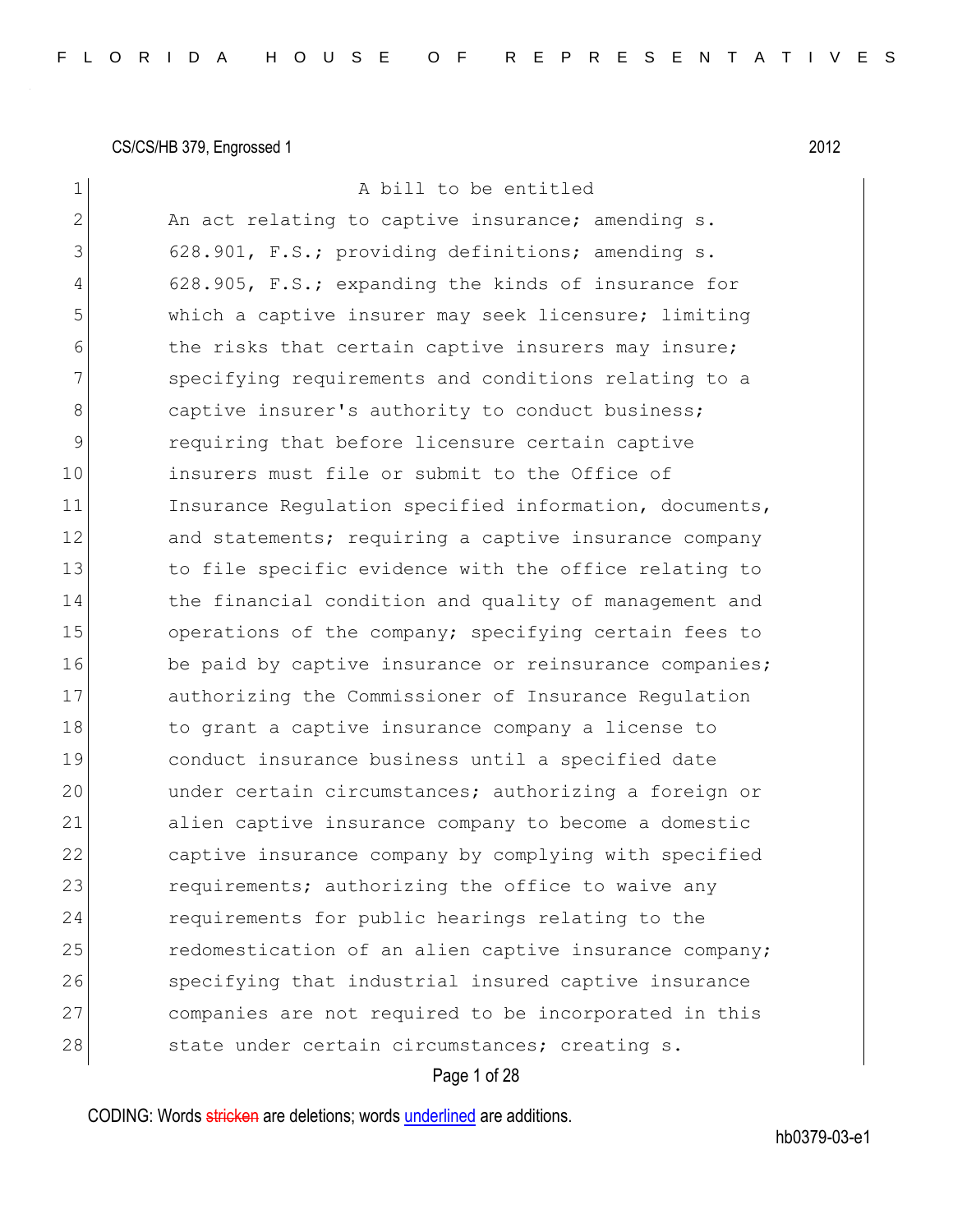| 29 | 628.906, F.S.; requiring biographical affidavits,      |
|----|--------------------------------------------------------|
| 30 | background investigations, and fingerprint cards for   |
| 31 | all officers and directors; providing requirements for |
| 32 | taking and processing such fingerprints; providing     |
| 33 | restrictions on officers and directors involved with   |
| 34 | insolvent insurers under certain conditions; providing |
| 35 | restrictions, requirements, and administrative         |
| 36 | penalties relating to officers, directors, certain     |
| 37 | stockholders, and incorporators that have been found   |
| 38 | quilty of, or that have pleaded quilty or nolo         |
| 39 | contendere to, any felony or crime involving moral     |
| 40 | turpitude, including a crime of dishonesty or breach   |
| 41 | of trust; amending s. 628.907, F.S.; revising          |
| 42 | capitalization requirements for specified captive      |
| 43 | insurance companies; requiring capital of specified    |
| 44 | captive insurance companies to be held in certain      |
| 45 | forms; requiring contributions to captive insurance    |
| 46 | companies that are nonprofit corporations to be in a   |
| 47 | certain form; authorizing the office to issue a        |
| 48 | captive insurance company license conditioned upon     |
| 49 | certain evidence relating to possession of specified   |
| 50 | capital; authorizing revocation of a conditional       |
| 51 | license under certain circumstances; authorizing the   |
| 52 | office to prescribe certain additional capital and net |
| 53 | asset requirements; requiring such additional          |
| 54 | requirements relating to capital and net assets to be  |
| 55 | held in specified forms; requiring dividends or        |
| 56 | distributions of capital or surplus to meet certain    |
|    | Page 2 of 28                                           |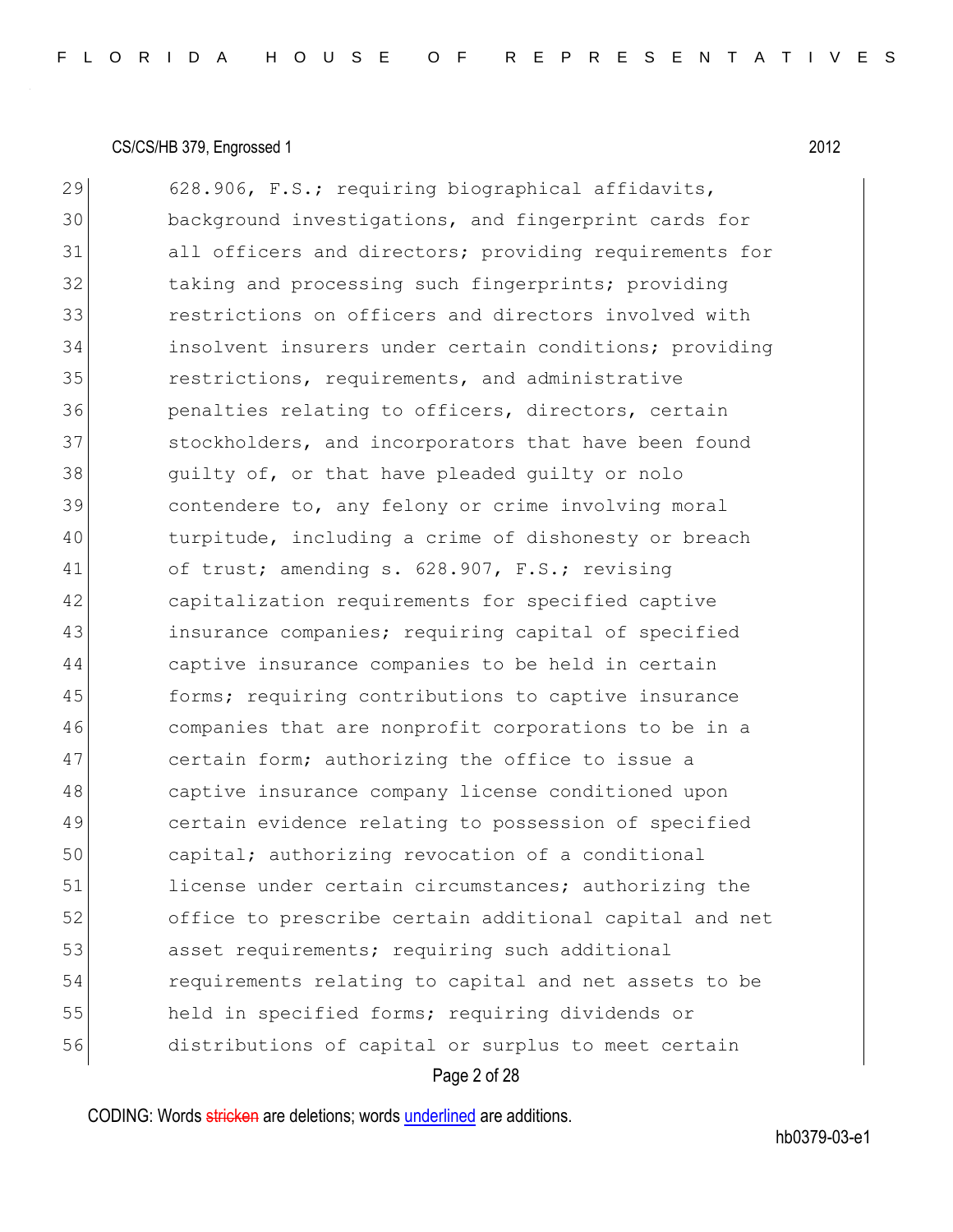Page 3 of 28 57 conditions and be approved by the office; requiring 58 certain irrevocable letters of credit to meet certain 59 59 standards; creating s. 628.908, F.S.; prohibiting the 60 issuance of a license to specified captive insurance 61 companies unless such companies possess and maintain 62 certain levels of unimpaired surplus; authorizing the 63 office to condition issuance of a captive insurance 64 company license upon the provision of certain evidence 65 **65** relating to the possession of a minimum amount of 66 unimpaired surplus; authorizing revocation of a 67 conditional license under certain circumstances; 68 requiring dividends or distributions of capital or 69 surplus to meet certain conditions and be approved by 70 the office; requiring certain irrevocable letters of 71 credit to meet certain standards; amending s. 628.909, 72 F.S.; providing for applicability of certain statutory 73 provisions to specified captive insurers; creating s. 74 628.910, F.S.; providing requirements, options, and 75 conditions relating to how a captive insurance company 76 may be incorporated or organized as a business; 77 amending s. 628.911, F.S.; providing reporting 78 **requirements for captive insurance companies and** 79 captive reinsurance companies; creating s. 628.912, 80 F.S.; authorizing a captive reinsurance company to 81 discount specified losses subject to certain 82 conditions; amending s. 628.913, F.S.; authorizing a 83 captive reinsurance company to apply to the office for 84 licensure to write reinsurance covering property and

CODING: Words stricken are deletions; words underlined are additions.

hb0379-03-e1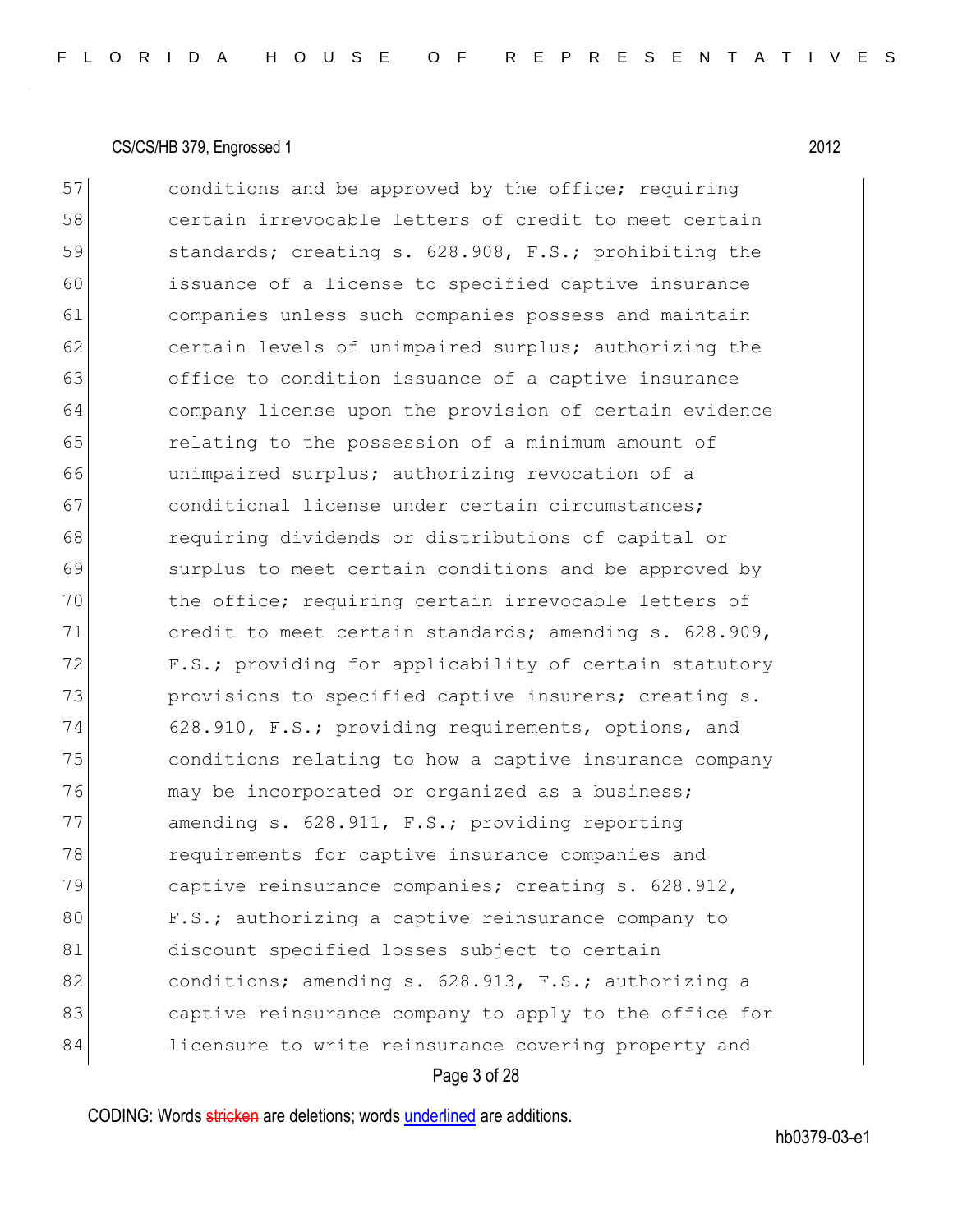| 85  | casualty insurance or reinsurance contracts;           |
|-----|--------------------------------------------------------|
| 86  | authorizing the office to allow a captive reinsurance  |
| 87  | company to write reinsurance contracts covering risks  |
| 88  | in any state; prohibiting such captive reinsurance     |
| 89  | company from directly insuring risks; specifying that  |
| 90  | a captive reinsurance company is subject to specified  |
| 91  | requirements and must meet specified conditions to     |
| 92  | conduct business in this state; creating s. 628.914,   |
| 93  | F.S.; specifying requirements and conditions relating  |
| 94  | to the capitalization or maintenance of reserves by a  |
| 95  | captive reinsurance company; creating s. 628.9141,     |
| 96  | F.S.; specifying requirements and conditions relating  |
| 97  | to the incorporation of a captive reinsurance company; |
| 98  | creating s. 628.9142, F.S.; providing for the effect   |
| 99  | on reserves of certain actions taken by a captive      |
| 100 | insurance company relating to providing reinsurance    |
| 101 | for specified risks; creating s. 628.918, F.S.;        |
| 102 | requiring a specified percentage of a captive          |
| 103 | reinsurance company's assets to be managed by an asset |
| 104 | manager domiciled in this state; creating s. 628.919,  |
| 105 | F.S.; authorizing the Financial Services Commission to |
| 106 | adopt rules establishing certain standards for control |
| 107 | of an unaffiliated business by a parent or affiliated  |
| 108 | company relating to coverage by a pure captive         |
| 109 | insurance company; creating s. 628.920, F.S.;          |
| 110 | requiring that a licensed captive insurance company    |
| 111 | must be considered for issuance of a certificate of    |
| 112 | authority as an insurer under certain circumstances;   |
|     |                                                        |

#### Page 4 of 28

CODING: Words stricken are deletions; words underlined are additions.

hb0379-03-e1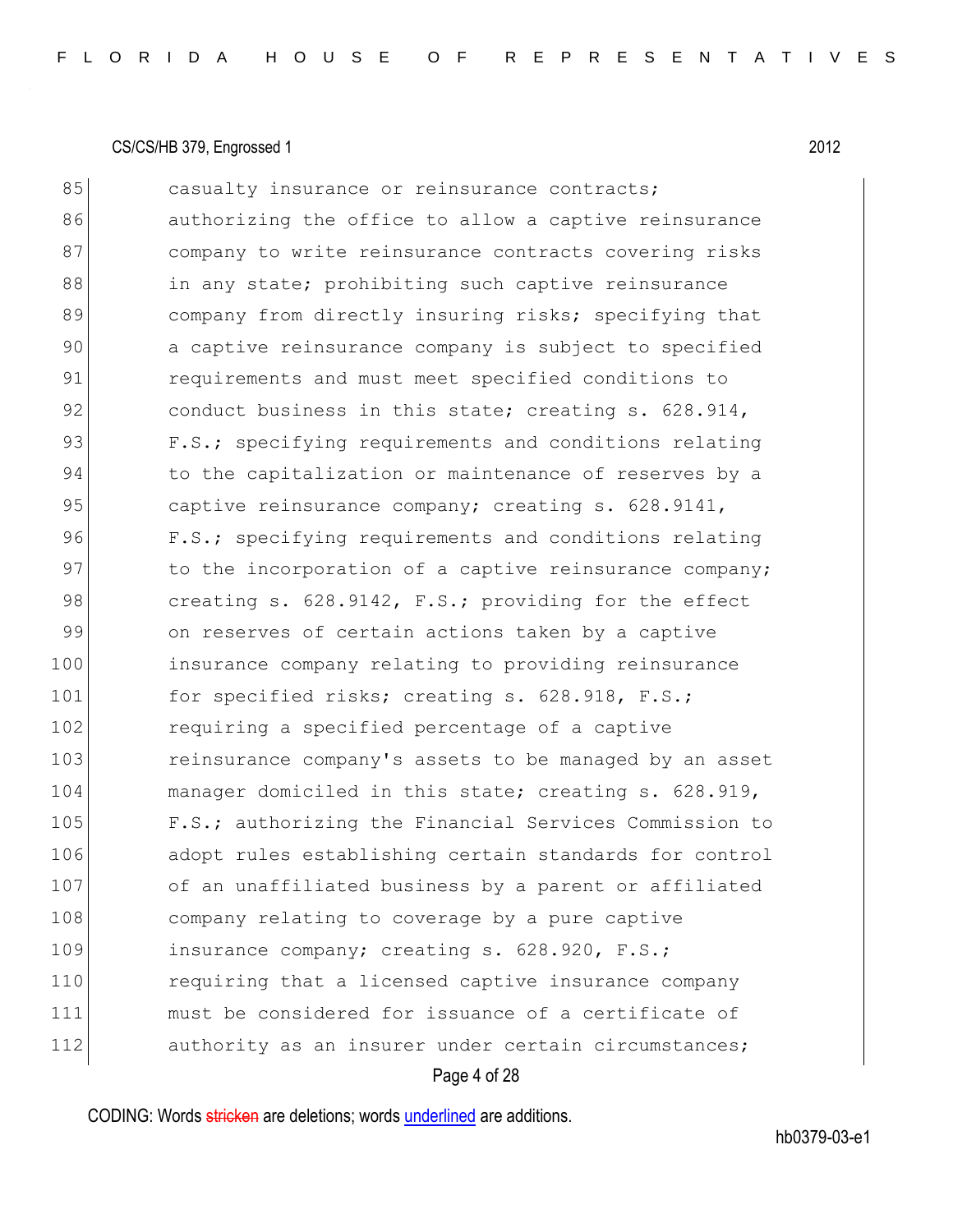| 113 | amending s. 626.7491, F.S.; conforming a cross-                  |
|-----|------------------------------------------------------------------|
| 114 | reference; repealing s. 628.903, F.S., relating to               |
| 115 | "industrial insured captive insurer" defined, to                 |
| 116 | conform to changes made by this act; providing an                |
| 117 | effective date.                                                  |
| 118 |                                                                  |
| 119 | Be It Enacted by the Legislature of the State of Florida:        |
| 120 |                                                                  |
| 121 | Section 1. Section 628.901, Florida Statutes, is amended         |
| 122 | to read:                                                         |
| 123 | 628.901 Definitions "Captive insurer" defined. As used in        |
| 124 | For the purposes of this part, unless the context requires       |
| 125 | otherwise, the term: except as provided in s. 628.903, a         |
| 126 | "captive insurer" is a domestic insurer established under part I |
| 127 | to insure the risks of a specific corporation or group of        |
| 128 | corporations under common ownership owned by the corporation or  |
| 129 | corporations from which it accepts risk under a contract of      |
| 130 | insurance.                                                       |
| 131 | "Affiliated company" means a company in the same<br>(1)          |
| 132 | corporate system as a parent, an industrial insured, or a member |
| 133 | organization by virtue of common ownership, control, operation,  |
| 134 | or management.                                                   |
| 135 | "Captive insurance company" means a domestic insurer<br>(2)      |
| 136 | established under this part. A captive insurance company         |
| 137 | includes a pure captive insurance company, special purpose       |
| 138 | captive insurance company, or industrial insured captive         |
| 139 | insurance company formed and licensed under this part.           |
| 140 | "Captive reinsurance company" means a reinsurance<br>(3)         |
|     |                                                                  |

Page 5 of 28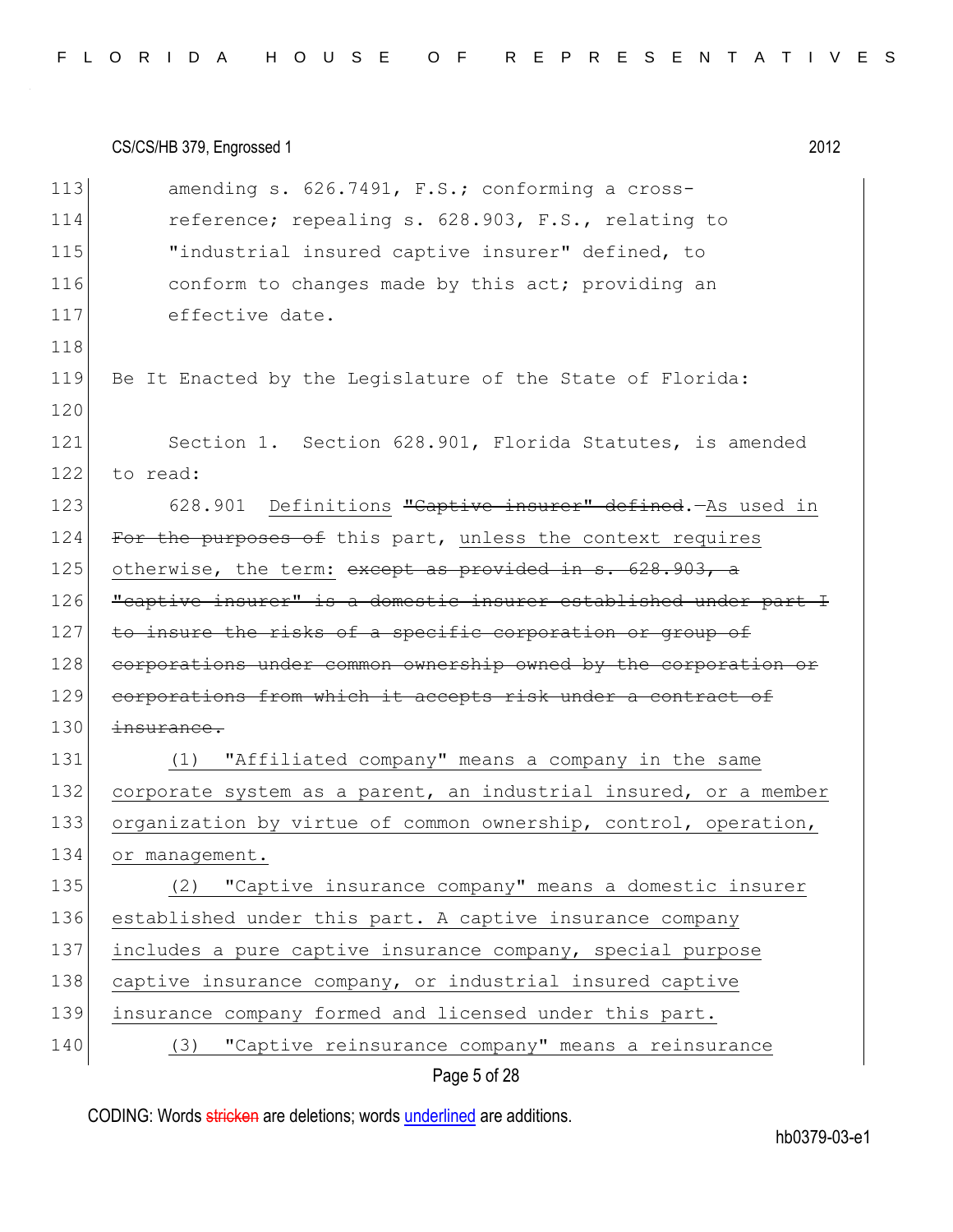|     | 2012<br>CS/CS/HB 379, Engrossed 1                               |
|-----|-----------------------------------------------------------------|
| 141 | company that is formed and licensed under this part and is      |
| 142 | wholly owned by a qualifying reinsurance parent company. A      |
| 143 | captive reinsurance company is a stock corporation and may only |
| 144 | reinsure risks. A captive reinsurance company may not directly  |
| 145 | insure risks.                                                   |
| 146 | "Consolidated debt to total capital ratio" means the<br>(4)     |
| 147 | ratio of the sum of all debts and hybrid capital instruments as |
| 148 | described in paragraph (a) to total capital as described in     |
| 149 | paragraph (b).                                                  |
| 150 | (a) Debts and hybrid capital instruments include, but are       |
| 151 | not limited to, all borrowings from banks, all senior debt, all |
| 152 | subordinated debts, all trust preferred shares, and all other   |
| 153 | hybrid capital instruments that are not included in the         |
| 154 | determination of consolidated GAAP net worth issued and         |
| 155 | outstanding.                                                    |
| 156 | (b) Total capital consists of all debts and hybrid capital      |
| 157 | instruments as described in paragraph (a) plus owners' equity   |
| 158 | determined in accordance with GAAP for reporting to the United  |
| 159 | States Securities and Exchange Commission.                      |
| 160 | (5) "Consolidated GAAP net worth" means the consolidated        |
| 161 | owners' equity determined in accordance with generally accepted |
| 162 | accounting principles for reporting to the United States        |
| 163 | Securities and Exchange Commission.                             |
| 164 | "Controlled unaffiliated business" means a company:<br>(6)      |
| 165 | (a)<br>That is not in the corporate system of a parent and      |
| 166 | affiliated companies;                                           |
| 167 | That has an existing contractual relationship with a<br>(b)     |
| 168 | parent or affiliated company; and                               |
|     | Page 6 of 28                                                    |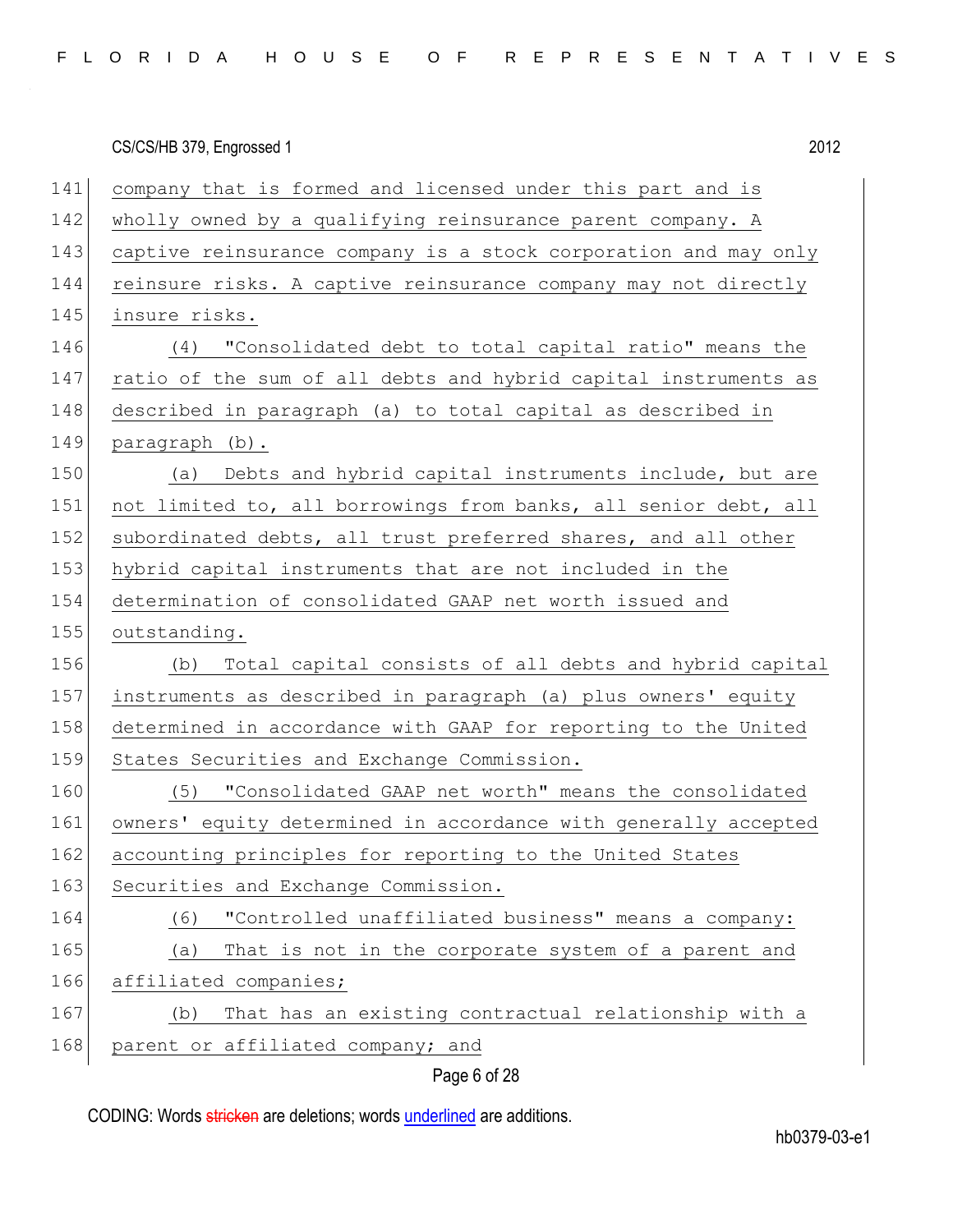| 169 | Whose risks are managed by a captive insurance company<br>(C)     |
|-----|-------------------------------------------------------------------|
| 170 | in accordance with s. 628.919.                                    |
| 171 | "GAAP" means generally accepted accounting principles.<br>(7)     |
| 172 | "Industrial insured" means an insured that:<br>(8)                |
| 173 | Has gross assets in excess of \$50 million;<br>(a)                |
| 174 | Procures insurance through the use of a full-time<br>(b)          |
| 175 | employee of the insured who acts as an insurance manager or       |
| 176 | buyer or through the services of a person licensed as a property  |
| 177 | and casualty insurance agent, broker, or consultant in such       |
| 178 | person's state of domicile;                                       |
| 179 | Has at least 100 full-time employees; and<br>(C)                  |
| 180 | (d) Pays annual premiums of at least \$200,000 for each           |
| 181 | line of insurance purchased from the industrial insured captive   |
| 182 | insurer or at least \$75,000 for any line of coverage in excess   |
| 183 | of at least \$25 million in the annual aggregate. The purchase of |
| 184 | umbrella or general liability coverage in excess of \$25 million  |
| 185 | in the annual aggregate shall be deemed to be the purchase of a   |
| 186 | single line of insurance.                                         |
| 187 | "Industrial insured captive insurance company" means a<br>(9)     |
| 188 | captive insurance company that provides insurance only to the     |
| 189 | industrial insureds that are its stockholders or members, and     |
| 190 | affiliates thereof, or to the stockholders, and affiliates        |
| 191 | thereof, of its parent corporation. An industrial insured         |
| 192 | captive insurance company may also provide reinsurance to         |
| 193 | insurers only on risks written by such insurers for the           |
| 194 | industrial insureds who are the stockholders or members, and      |
| 195 | affiliates thereof, of the industrial insured captive insurance   |
|     |                                                                   |

Page 7 of 28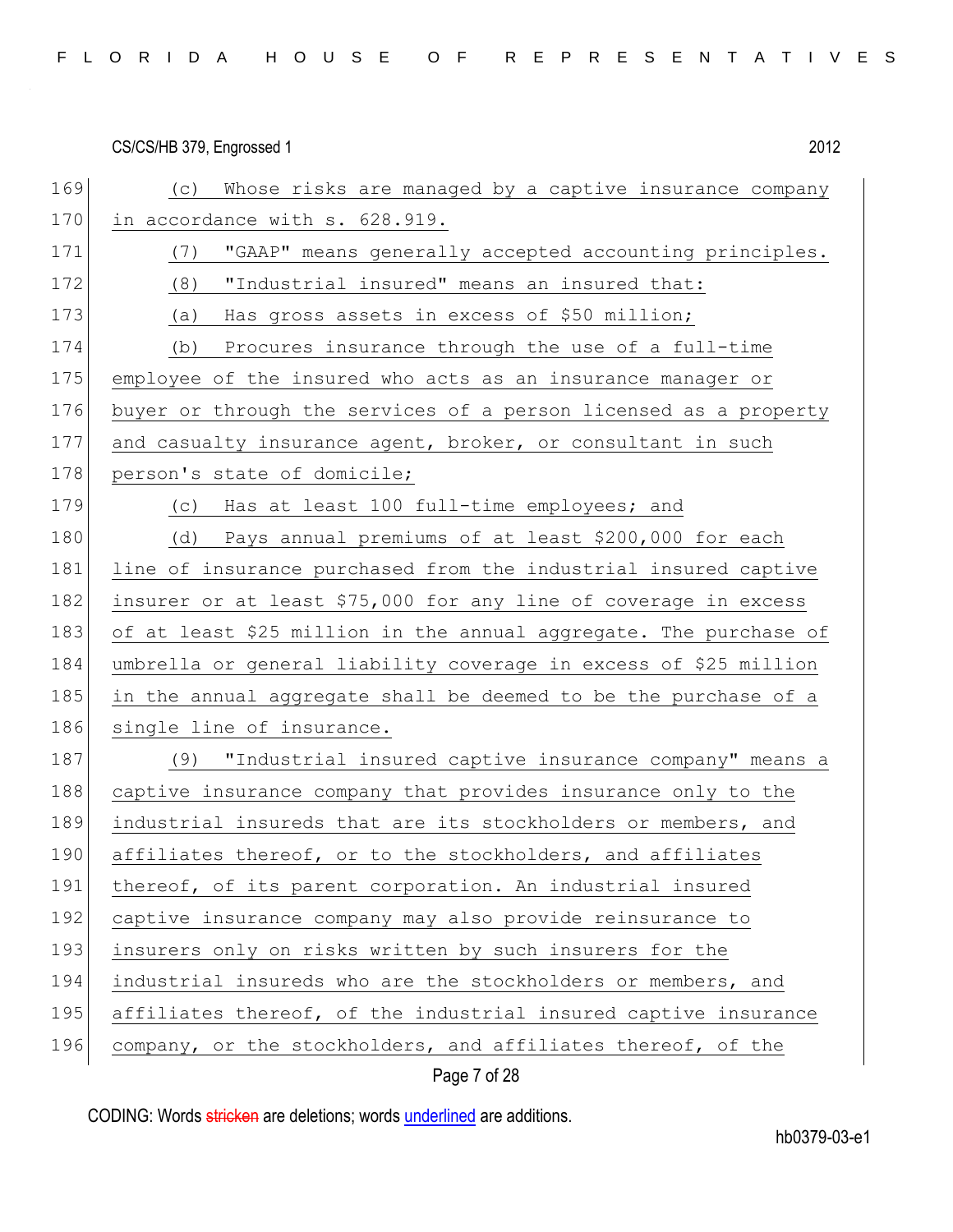| CS/CS/HB 379, Engrossed 1 | 2012 |
|---------------------------|------|
|                           |      |

| 197 | parent corporation of the industrial insured captive insurance   |
|-----|------------------------------------------------------------------|
| 198 | company.                                                         |
| 199 | (10) "Office" means the Office of Insurance Regulation.          |
| 200 | (11) "Parent" means any corporation, limited liability           |
| 201 | company, partnership, or individual that directly or indirectly  |
| 202 | owns, controls, or holds with power to vote more than 50 percent |
| 203 | of the outstanding voting interests of a captive insurance       |
| 204 | company.                                                         |
| 205 | (12) "Pure captive insurance company" means a company that       |
| 206 | insures risks of its parent, affiliated companies, controlled    |
| 207 | unaffiliated businesses, or a combination thereof.               |
| 208 | (13) "Qualifying reinsurer parent company" means a               |
| 209 | reinsurer that currently holds a certificate of authority or     |
| 210 | letter of eligibility or is an accredited or a satisfactory      |
| 211 | nonapproved reinsurer in this state possessing a consolidated    |
| 212 | GAAP net worth of not less than \$500 million and a consolidated |
| 213 | debt to total capital ratio of not greater than 0.50.            |
| 214 | (14) "Special purpose captive insurance company" means a         |
| 215 | captive insurance company that is formed or licensed under this  |
| 216 | chapter that does not meet the definition of any other type of   |
| 217 | captive insurance company defined in this section.               |
| 218 | (15) "Treasury rates" means the United States Treasury           |
| 219 | STRIPS asked yield as published in the Wall Street Journal as of |
| 220 | a balance sheet date.                                            |
| 221 | Section 2. Section 628.905, Florida Statutes, is amended         |
| 222 | to read:                                                         |
| 223 | 628.905 Licensing; authority.-                                   |
| 224 | Any captive insurer, when permitted by its charter or<br>(1)     |
|     | Page 8 of 28                                                     |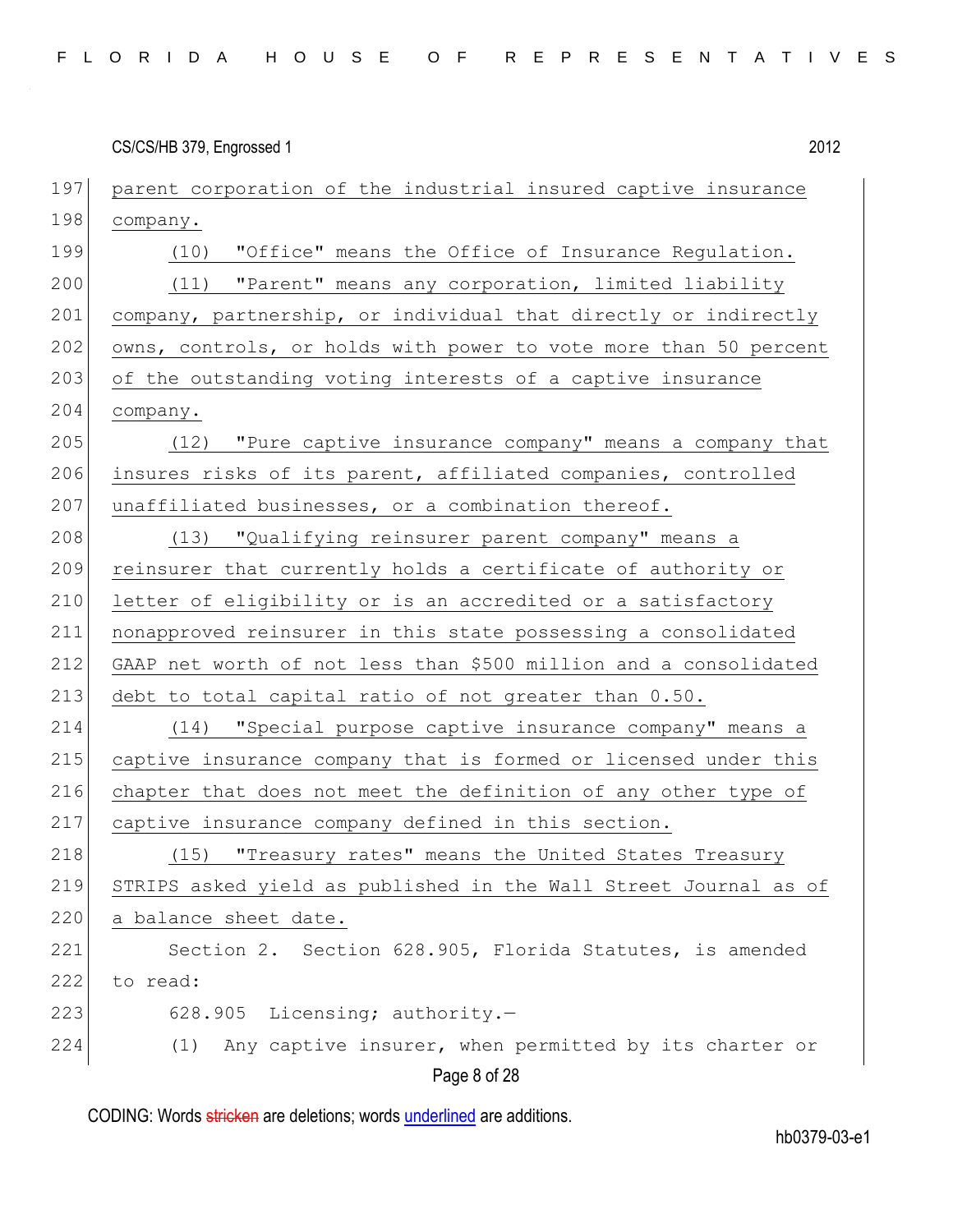| 225 | articles of incorporation, may apply to the office for a license           |
|-----|----------------------------------------------------------------------------|
| 226 | to do any and all insurance authorized under the insurance code,           |
| 227 | provide commercial property, commercial casualty, and commercial           |
| 228 | marine insurance coverage other than workers' compensation and             |
| 229 | employer's liability, life, health, personal motor vehicle, and            |
| 230 | personal residential property and employer's liability insurance           |
| 231 | eoverage, except that: an industrial insured captive insurer may           |
| 232 | apply for a license to provide workers' compensation and                   |
| 233 | employer's liability insurance as set forth in subsection (6).             |
| 234 | A pure captive insurance company may not insure any<br>(a)                 |
| 235 | risks other than those of its parent, affiliated companies,                |
| 236 | controlled unaffiliated businesses, or a combination thereof.              |
| 237 | (b) An industrial insured captive insurance company may                    |
| 238 | not insure any risks other than those of the industrial insureds           |
|     |                                                                            |
| 239 | that comprise the industrial insured group and their affiliated            |
| 240 | companies.                                                                 |
| 241 | A special purpose captive insurance company may only<br>(C)                |
| 242 | insure the risks of its parent.                                            |
| 243 | A captive insurance company may not accept or cede<br>(d)                  |
| 244 | reinsurance except as provided in this part.                               |
| 245 | (2)<br>To conduct insurance business in this state, a No                   |
| 246 | captive insurer, other than an industrial insured captive                  |
| 247 | insurer, shall: <del>insure or accept reinsurance on any risks other</del> |
| 248 | than those of its parent and affiliated companies.                         |
| 249 | Obtain from the office a license authorizing it to<br>(a)                  |
| 250 | conduct insurance business in this state;                                  |
| 251 | Hold at least one board of directors' meeting each<br>(b)                  |

### Page 9 of 28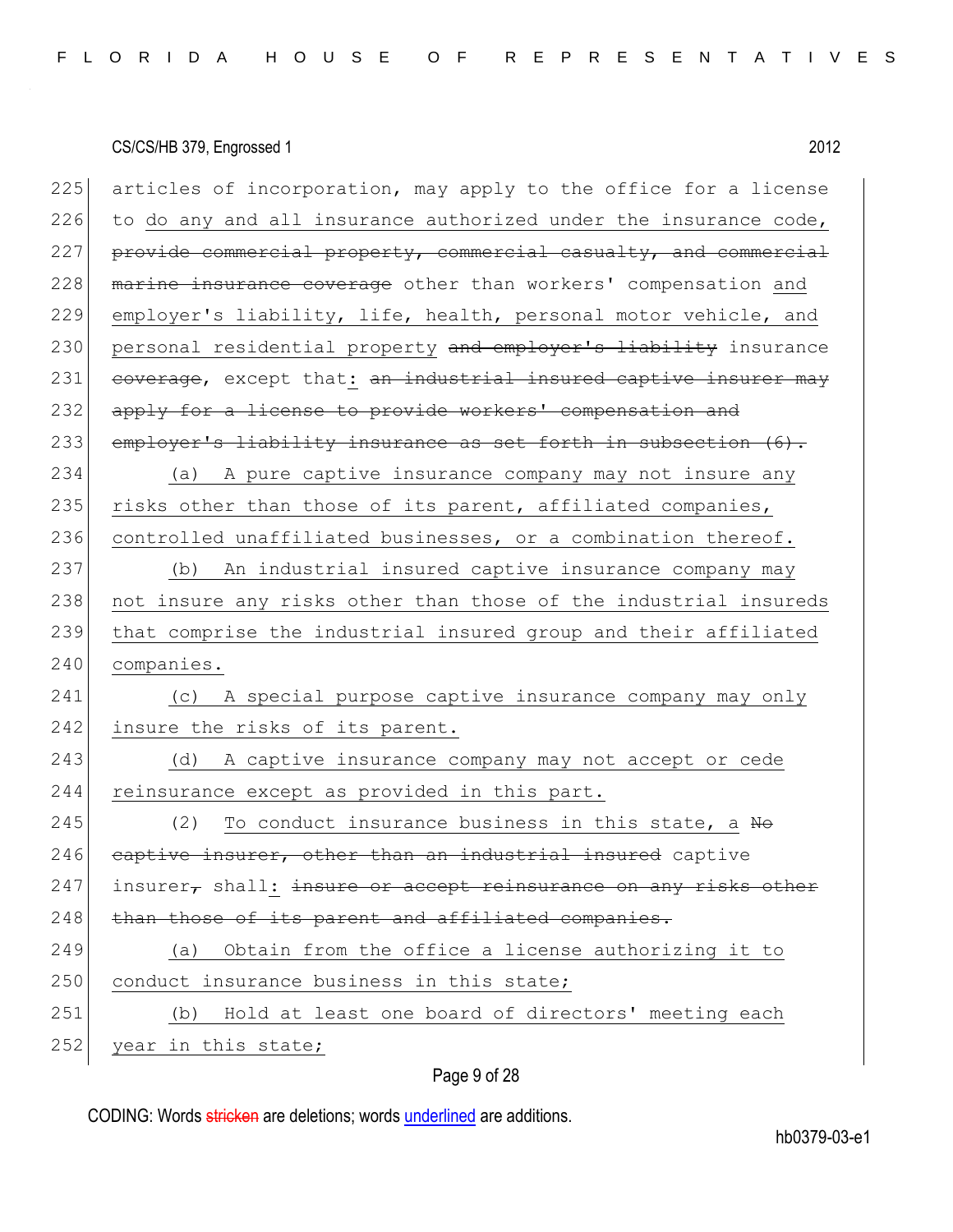| 253 | (c) Maintain its principal place of business in this             |
|-----|------------------------------------------------------------------|
| 254 | state; and                                                       |
| 255 | Appoint a resident registered agent to accept service<br>(d)     |
| 256 | of process and to otherwise act on its behalf in this state. In  |
| 257 | the case of a captive insurance company formed as a corporation  |
| 258 | or a nonprofit corporation, whenever the registered agent cannot |
| 259 | with reasonable diligence be found at the registered office of   |
| 260 | the captive insurance company, the Chief Financial Officer of    |
| 261 | this state must be an agent of the captive insurance company     |
| 262 | upon whom any process, notice, or demand may be served.          |
| 263 | (3) (a) Before receiving a license, a captive insurance          |
| 264 | company formed as a corporation or a nonprofit corporation must  |
| 265 | file with the office a certified copy of its articles of         |
| 266 | incorporation and bylaws, a statement under oath of its          |
| 267 | president and secretary showing its financial condition, and any |
| 268 | other statements or documents required by the office.            |
| 269 | In addition to the information required by paragraph<br>(b)      |
| 270 | (a), an applicant captive insurance company must file with the   |
| 271 | office evidence of:                                              |
| 272 | The amount and liquidity of the proposed captive<br>1.           |
| 273 | insurance company's assets relative to the risks to be assumed;  |
| 274 | The adequacy of the expertise, experience, and<br>2.             |
| 275 | character of the person or persons who will manage the company;  |
| 276 | The overall soundness of the company's plan of<br>3.             |
| 277 | operation;                                                       |
| 278 | The adequacy of the loss prevention programs of the<br>4.        |
| 279 | company's parent, member organizations, or industrial insureds,  |
| 280 | as applicable; and                                               |

# Page 10 of 28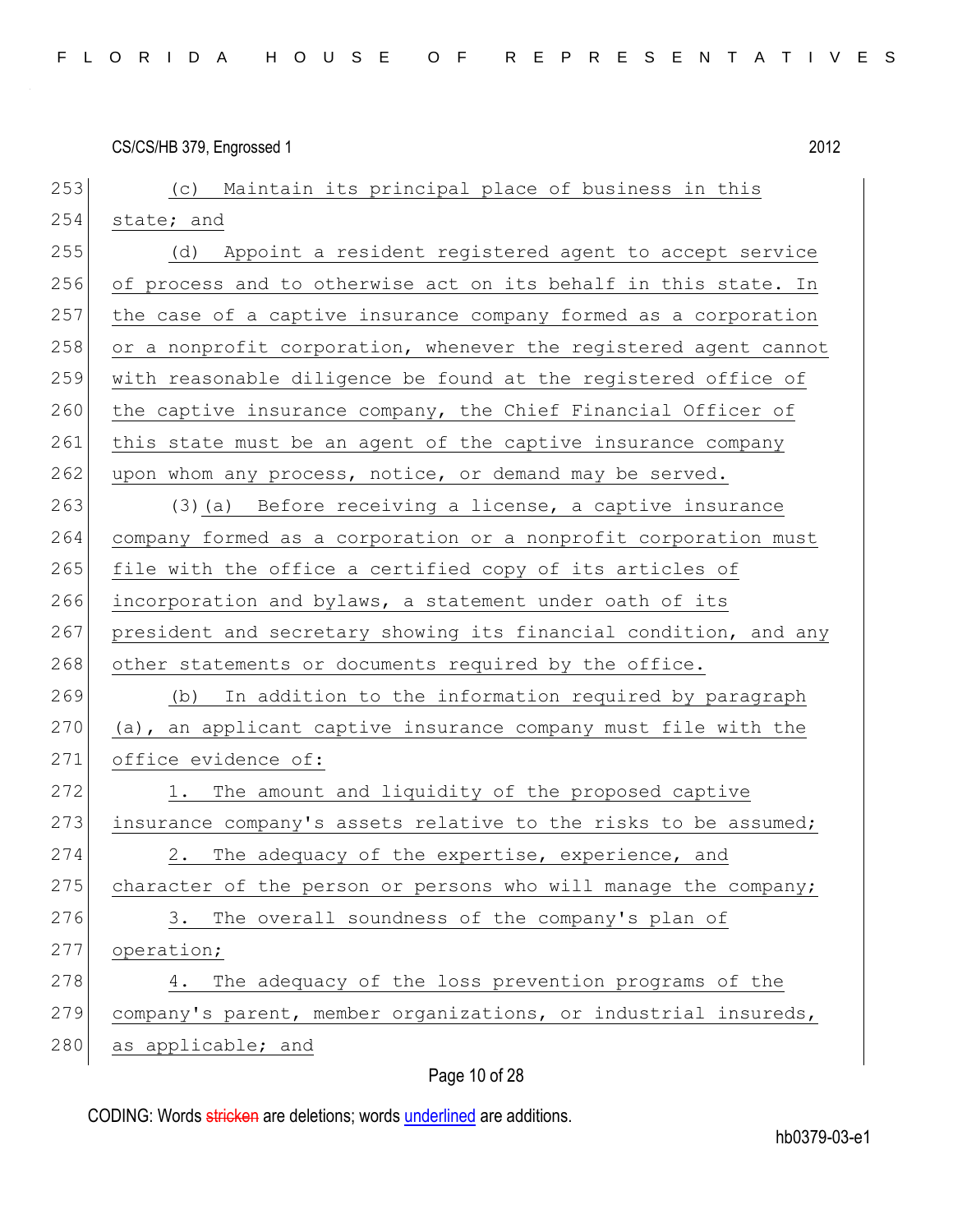# CS/CS/HB 379, Engrossed 1 2012 281 5. Any other factors considered relevant by the office in 282 ascertaining whether the company will be able to meet its policy 283 obligations In addition to information otherwise required by 284 this code, each applicant captive insurer shall file with the 285 office evidence of the adequacy of the loss prevention program 286 of its insureds. 287 (4) (a) A captive insurance company or captive reinsurance 288 company must pay to the office a nonrefundable fee of \$1,500 for 289 processing its application for licensure.  $290$  (b) In addition, a captive insurance company or captive 291 reinsurance company must pay an annual renewal fee of \$1,000. 292  $\vert$  (c) The office may charge a fee of \$5 for any document 293 requiring certification of authenticity or the signature of the 294 commissioner or his or her designee An industrial insured 295 captive insurer need not be incorporated in this state if it has 296 been validly incorporated under the laws of another 297 <del>jurisdiction</del>. 298 (5) If the commissioner is satisfied that the documents 299 and statements filed by the captive insurance company comply 300 with this chapter, the commissioner may grant a license 301 authorizing the company to conduct insurance business in this 302 state until the next succeeding March 1, at which time the 303 license may be renewed An industrial insured captive insurer is 304 subject to all provisions of this part except as otherwise  $305$  indicated.

306 (6) Upon approval of the office, a foreign or alien 307 captive insurance company may become a domestic captive 308 insurance company by complying with all of the requirements of

Page 11 of 28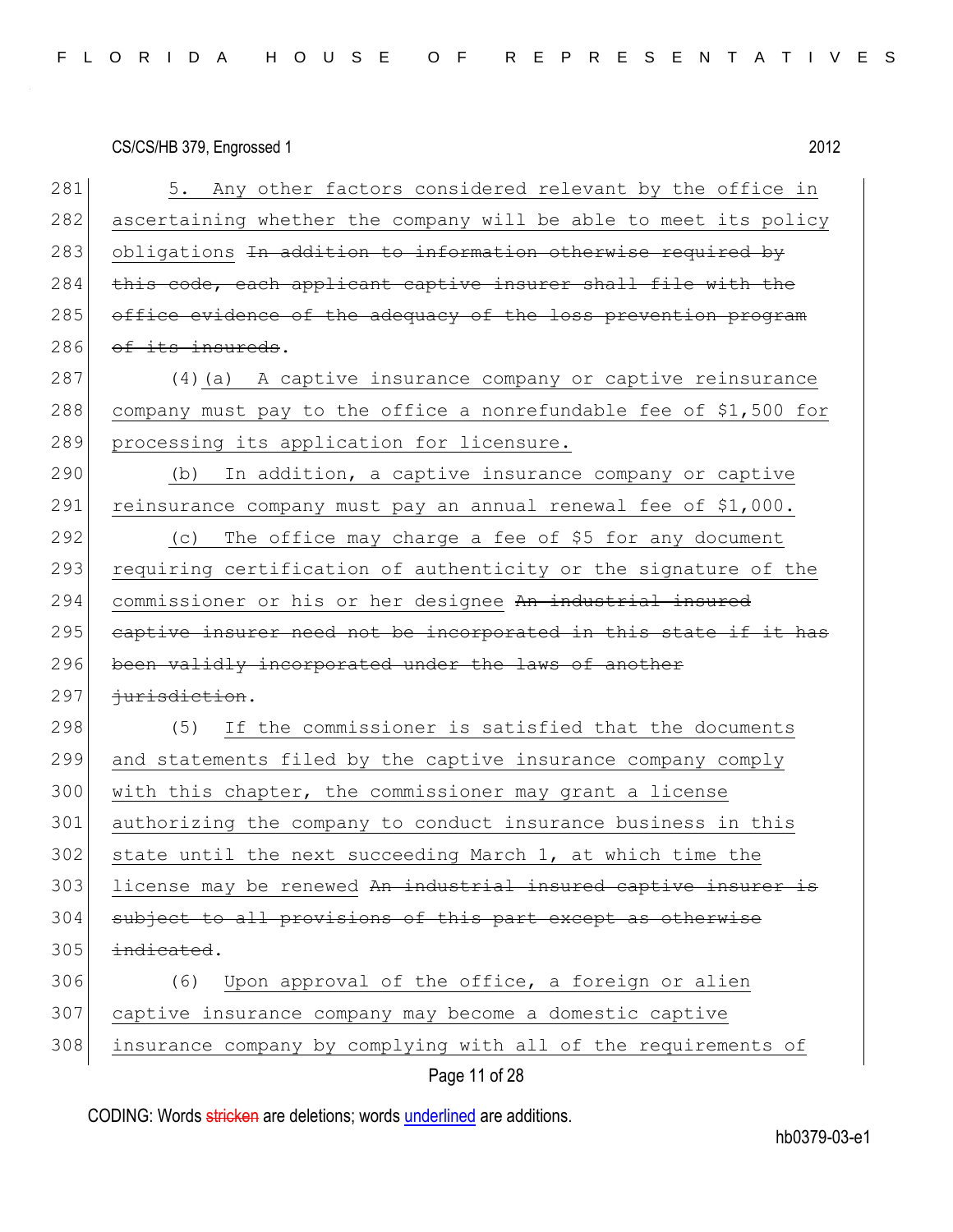Page 12 of 28 309 law relative to the organization and licensing of a domestic captive insurance company of the same or equivalent type in this state and by filing with the Secretary of State its charter or other organizational documents, together with any appropriate amendments that have been adopted in accordance with the laws of this state to bring the charter or other organizational documents into compliance with the laws of this state, along with a certificate of good standing issued by the office. After this is accomplished, the captive insurance company is entitled to the necessary or appropriate certificates and licenses to continue transacting business in this state and is subject to 320 the authority and jurisdiction of this state. In connection with this redomestication, the office may waive any requirements for public hearings. It is not necessary for a captive insurance 323 company redomesticating into this state to merge, consolidate, transfer assets, or otherwise engage in any other reorganization, other than as specified in this section  $A_n$ 326 industrial insured captive insurer may not provide workers' 327 compensation and employer's liability insurance except in excess of at least \$25 million in the annual aggregate. (7) An industrial insured captive insurance company need 330 not be incorporated in this state if it has been validly incorporated under the laws of another jurisdiction. Section 3. Section 628.906, Florida Statutes, is created to read: 628.906 Application requirements; restrictions on 335 eligibility of officers and directors.-(1) To evidence competence and trustworthiness of its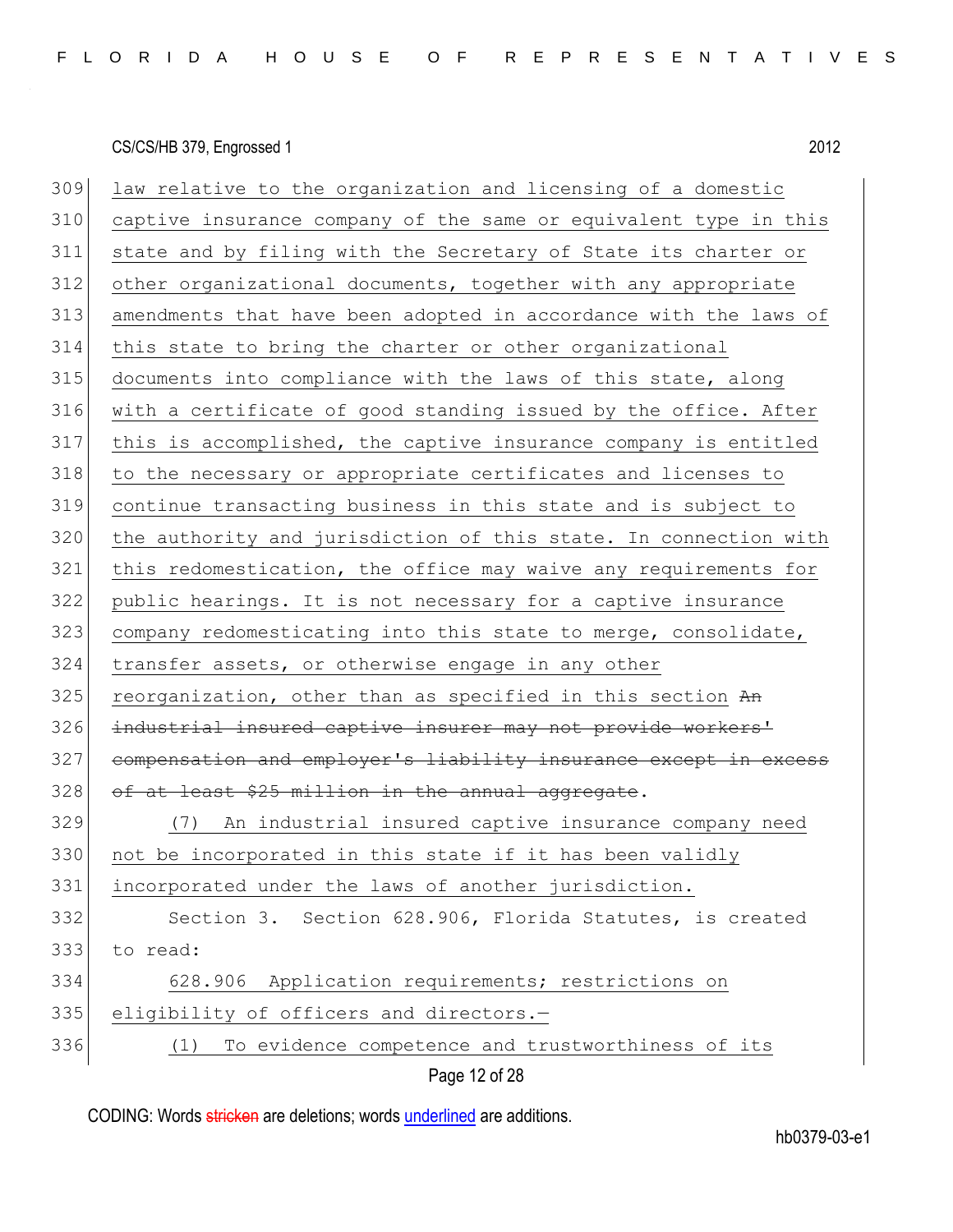| 337 | officers and directors, the application for a license to act as  |
|-----|------------------------------------------------------------------|
| 338 | a captive insurance company or captive reinsurance company shall |
| 339 | include, but not be limited to, background investigations,       |
| 340 | biographical affidavits, and fingerprint cards for all officers  |
| 341 | and directors. Fingerprints must be taken by a law enforcement   |
| 342 | agency or other entity approved by the office and must be        |
| 343 | accompanied by the fingerprint processing fee specified in s.    |
| 344 | 624.501. Fingerprints shall be processed in accordance with s.   |
| 345 | 624.34.                                                          |
| 346 | The office may deny, suspend, or revoke the license to<br>(2)    |
| 347 | transact captive insurance or captive reinsurance in this state  |
| 348 | if any person who was an officer or director of an insurer,      |
| 349 | reinsurer, captive insurance company, captive reinsurance        |
| 350 | company, financial institution, or financial services business   |
|     |                                                                  |
| 351 | doing business in the United States, any state, or under the law |
| 352 | of any other country and who served in that capacity within the  |
| 353 | 2-year period before the date the insurer, reinsurer, captive    |
| 354 | insurance company, captive reinsurance company, financial        |
| 355 | institution, or financial services business became insolvent     |
| 356 | serves as an officer or director of a captive insurance company  |
| 357 | or officer or director of a captive reinsurance company licensed |
| 358 | in this state, unless the officer or director demonstrates that  |
| 359 | his or her personal actions or omissions were not a contributing |
| 360 | cause to the insolvency or unless the officer or director is     |
| 361 | immediately removed from the captive insurance company or        |
| 362 | captive reinsurance company.                                     |
| 363 | (3) The office may deny, suspend, or revoke the license to       |

Page 13 of 28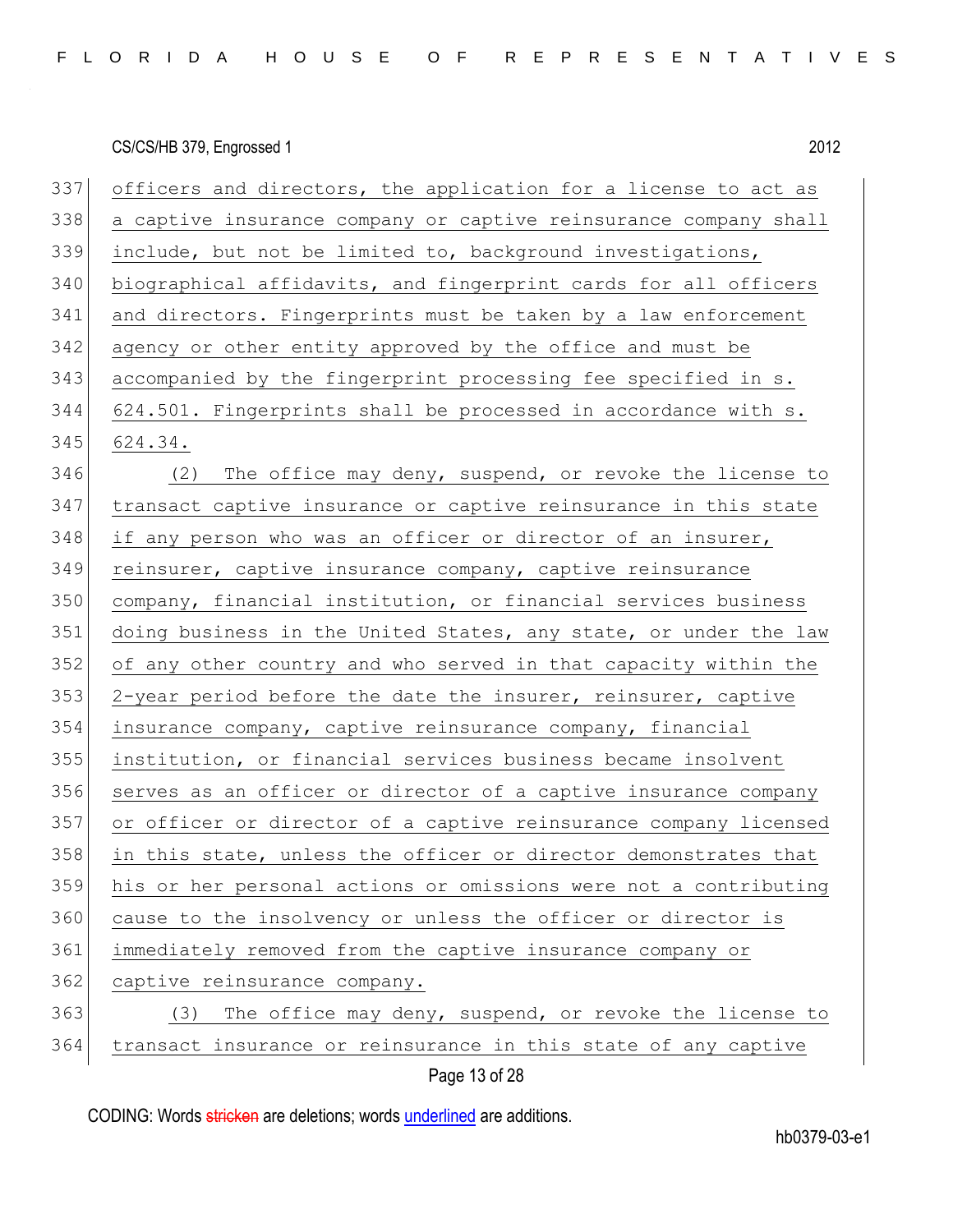Page 14 of 28 365 insurance company or captive reinsurance company if any officer 366 or director, any stockholder that owns 10 percent or more of the 367 outstanding voting securities of the captive insurance company 368 or captive reinsurance company, or any incorporator has been 369 found guilty of, or has pleaded guilty or nolo contendere to, 370 any felony or crime involving moral turpitude, including a crime 371 of dishonesty or breach of trust, punishable by imprisonment of 372 1 year or more under the laws of the United States or any state 373 thereof or under the laws of any other country without regard to 374 whether a judgment of conviction has been entered by the court 375 having jurisdiction in such case. However, in the case of a 376 captive insurance company or captive reinsurance company 377 operating under a subsisting license, the captive insurance 378 company or captive reinsurance company shall remove any such 379 person immediately upon discovery of the conditions set forth in 380 this subsection when applicable to such person or upon the order 381 of the office, and the failure to so act shall be grounds for 382 revocation or suspension of the captive insurance company's or 383 captive reinsurance company's license. 384 Section 4. Section 628.907, Florida Statutes, is amended 385 to read: 386 628.907 Minimum capital and net assets requirements; 387 restriction on payment of dividends surplus.-388 (1) A No captive insurer may not shall be issued a license 389 unless it possesses and thereafter maintains unimpaired paid-in 390 capital of: 391 (a) $(1)$  In the case of a pure captive insurance company, 392 not less than \$100,000. Unimpaired paid-in capital of at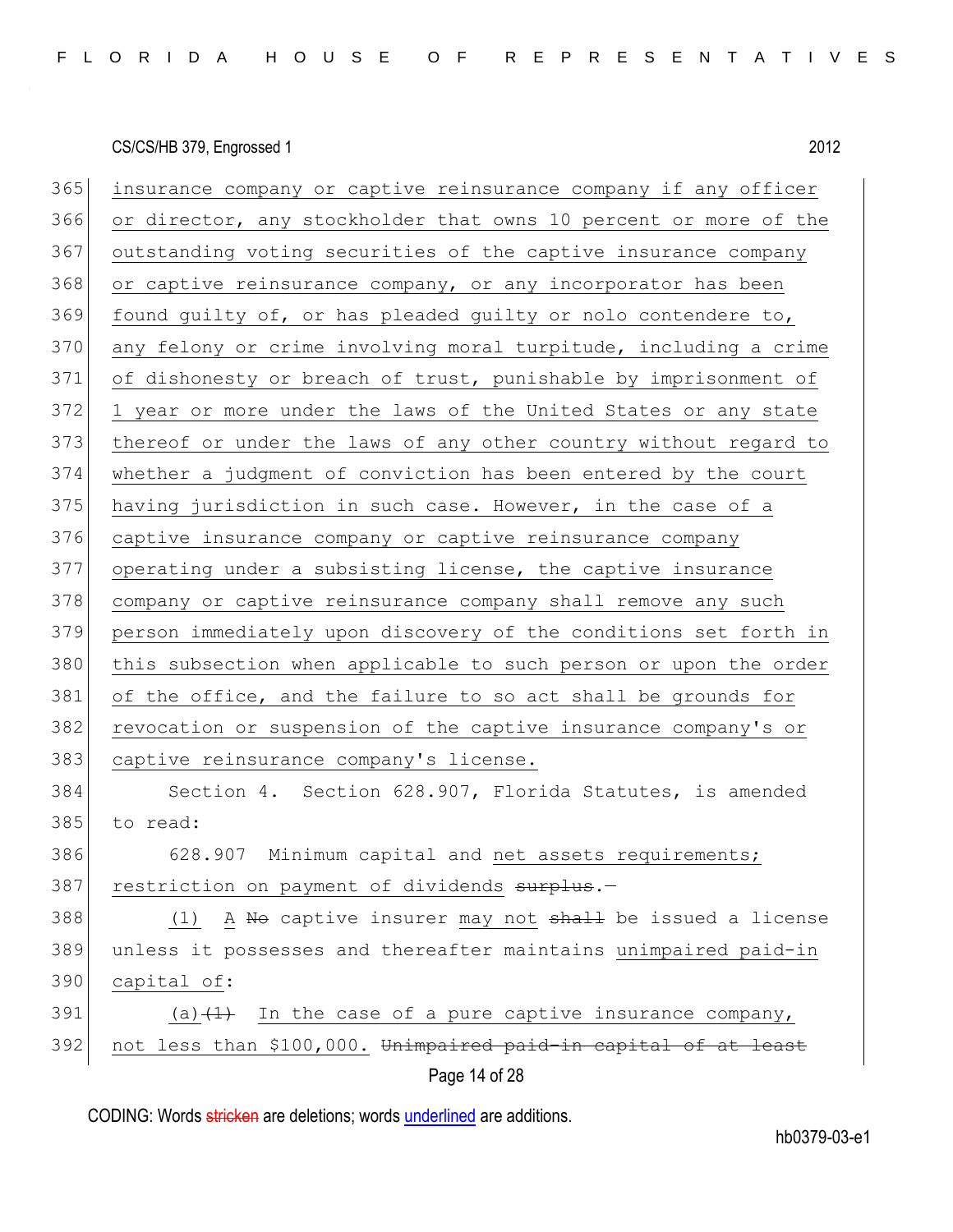CS/CS/HB 379, Engrossed 1 2012 Page 15 of 28  $393$   $$500,000;$  and  $394$  (2) Unimpaired surplus of at least \$250,000. 395 (b) In the case of an industrial insured captive insurance 396 company incorporated as a stock insurer, not less than \$200,000. 397 (c) In the case of a special purpose captive insurance 398 company, an amount determined by the office after giving due 399 consideration to the company's business plan, feasibility study, 400 and pro forma financial statements and projections, including 401 the nature of the risks to be insured. 402 (2) The office may not issue a license to a captive 403 insurance company incorporated as a nonprofit corporation unless 404 the company possesses and maintains unrestricted net assets of: 405 (a) In the case of a pure captive insurance company, not 406 less than \$250,000. 407 (b) In the case of a special purpose captive insurance 408 company, an amount determined by the office after giving due 409 consideration to the company's business plan, feasibility study, 410 and pro forma financial statements and projections, including 411 the nature of the risks to be insured. 412 (3) Contributions to a captive insurance company 413 incorporated as a nonprofit corporation must be in the form of 414 cash, cash equivalent, or an irrevocable letter of credit issued 415 by a bank chartered by this state or a member bank of the 416 Federal Reserve System with a branch office in this state, or as 417 approved by the office. 418 (4) For purposes of this section, the office may issue a 419 license expressly conditioned upon the captive insurance company 420 providing to the office satisfactory evidence of possession of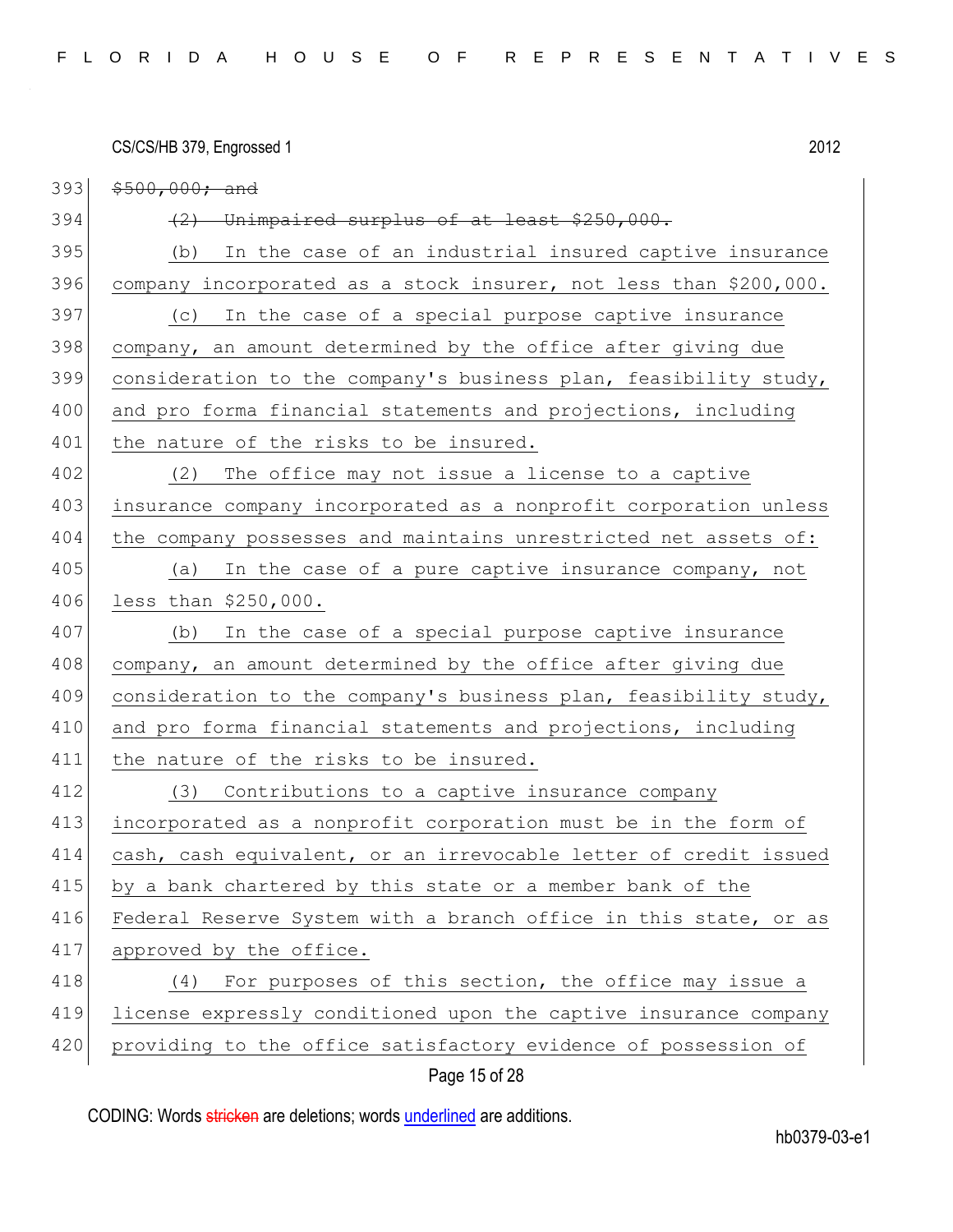|  |  |  |  |  |  |  |  |  |  |  |  |  | FLORIDA HOUSE OF REPRESENTATIVES |  |  |  |  |  |  |  |  |  |  |  |  |  |  |  |  |
|--|--|--|--|--|--|--|--|--|--|--|--|--|----------------------------------|--|--|--|--|--|--|--|--|--|--|--|--|--|--|--|--|
|--|--|--|--|--|--|--|--|--|--|--|--|--|----------------------------------|--|--|--|--|--|--|--|--|--|--|--|--|--|--|--|--|

| 421 | the minimum required unimpaired paid-in capital. Until this      |
|-----|------------------------------------------------------------------|
| 422 | evidence is provided, the captive insurance company may not      |
| 423 | issue any policy, assume any liability, or otherwise provide     |
| 424 | coverage. The office may revoke the conditional license if       |
| 425 | satisfactory evidence of the required capital is not provided    |
| 426 | within a maximum period of time, not to exceed 1 year, to be     |
| 427 | established by the office at the time the conditional license is |
| 428 | issued.                                                          |
| 429 | The office may prescribe additional capital or net<br>(5)        |
| 430 | assets based upon the type, volume, and nature of insurance      |
| 431 | business transacted. Contributions in connection with these      |
| 432 | prescribed additional net assets or capital must be in the form  |
| 433 | $\circ f$ :                                                      |
| 434 | Cash;<br>(a)                                                     |
| 435 | (b)<br>Cash equivalent;                                          |
| 436 | An irrevocable letter of credit issued by a bank<br>(C)          |
| 437 | chartered by this state or a member bank of the Federal Reserve  |
| 438 | System with a branch office in this state, or as approved by the |
| 439 | office; or                                                       |
| 440 | Securities invested as provided in part II of chapter<br>(d)     |
| 441 | 625.                                                             |
| 442 | (6)<br>A captive insurance company may not pay a dividend out    |
| 443 | of, or other distribution with respect to, capital or surplus in |
| 444 | excess of the limitations set forth in this chapter without the  |
| 445 | prior approval of the office. Approval of an ongoing plan for    |
| 446 | the payment of dividends or other distributions must be          |
| 447 | conditioned upon the retention, at the time of each payment, of  |
| 448 | capital or surplus in excess of amounts specified by, or         |
|     |                                                                  |

Page 16 of 28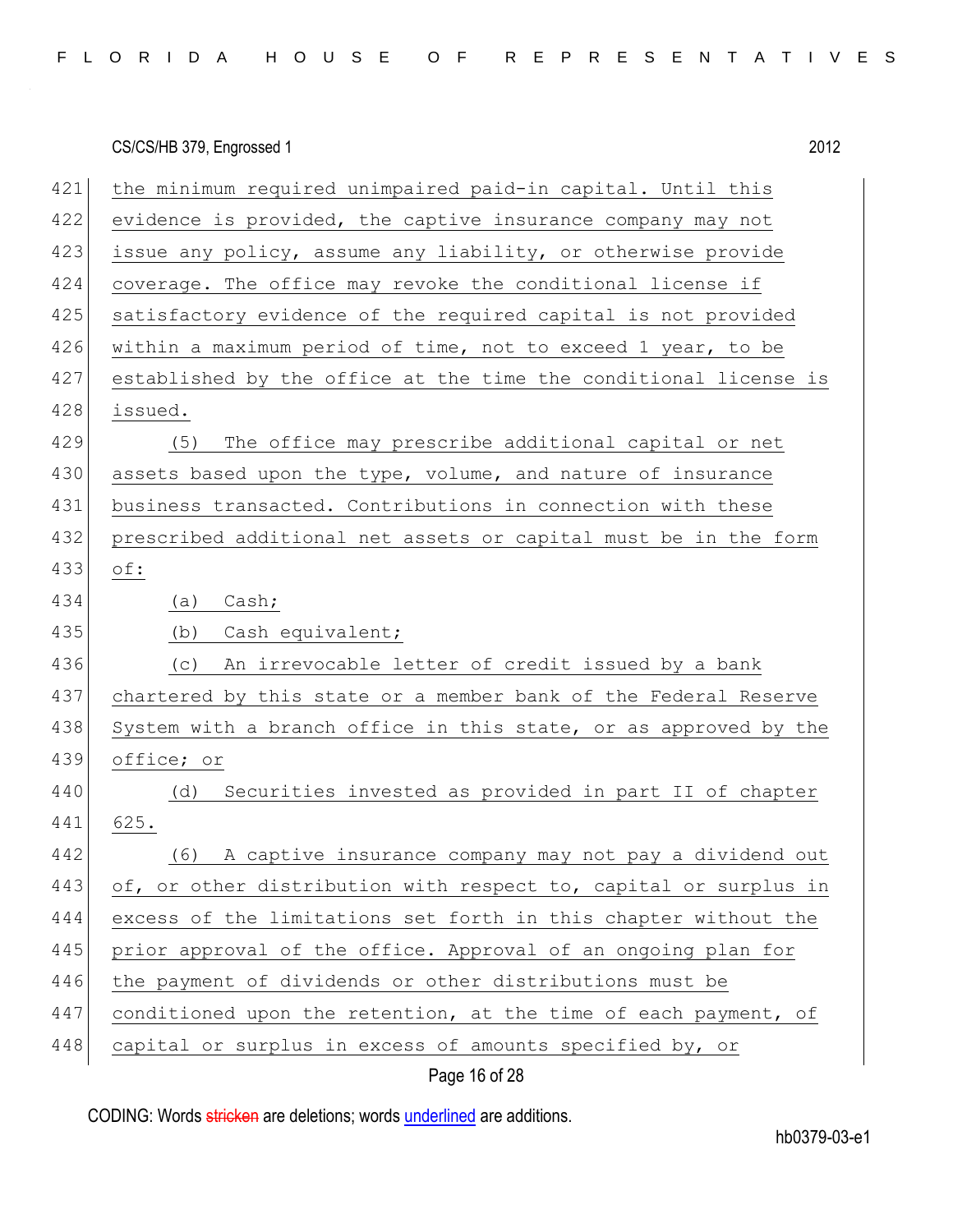|     | 2012<br>CS/CS/HB 379, Engrossed 1                                 |
|-----|-------------------------------------------------------------------|
| 449 | determined in accordance with formulas approved by, the office.   |
| 450 | (7) An irrevocable letter of credit that is issued by a           |
| 451 | financial institution other than a bank chartered by this state   |
| 452 | or a member bank of the Federal Reserve System must meet the      |
| 453 | same standards as an irrevocable letter of credit that has been   |
| 454 | issued by a bank chartered by this state or a member bank of the  |
| 455 | Federal Reserve System.                                           |
| 456 | Section 5. Section 628.908, Florida Statutes, is created          |
| 457 | to read:                                                          |
| 458 | 628.908 Surplus requirements; restriction on payment of           |
| 459 | dividends.-                                                       |
| 460 | The office may not issue a license to a captive<br>(1)            |
| 461 | insurance company unless the company possesses and maintains      |
| 462 | unimpaired surplus of:                                            |
| 463 | In the case of a pure captive insurance company, not<br>(a)       |
| 464 | less than \$150,000.                                              |
| 465 | (b) In the case of an industrial insured captive insurance        |
| 466 | company incorporated as a stock insurer, not less than \$300,000. |
| 467 | In the case of an industrial insured captive insurance<br>(C)     |
| 468 | company incorporated as a mutual insurer, not less than           |
| 469 | \$500,000.                                                        |
| 470 | In the case of a special purpose captive insurance<br>(d)         |
| 471 | company, an amount determined by the office after giving due      |
| 472 | consideration to the company's business plan, feasibility study,  |
| 473 | and pro forma financial statements and projections, including     |
| 474 | the nature of the risks to be insured.                            |
| 475 | (2) For purposes of this section, the office may issue a          |
| 476 | license expressly conditioned upon the captive insurance company  |
|     | 47.00                                                             |

Page 17 of 28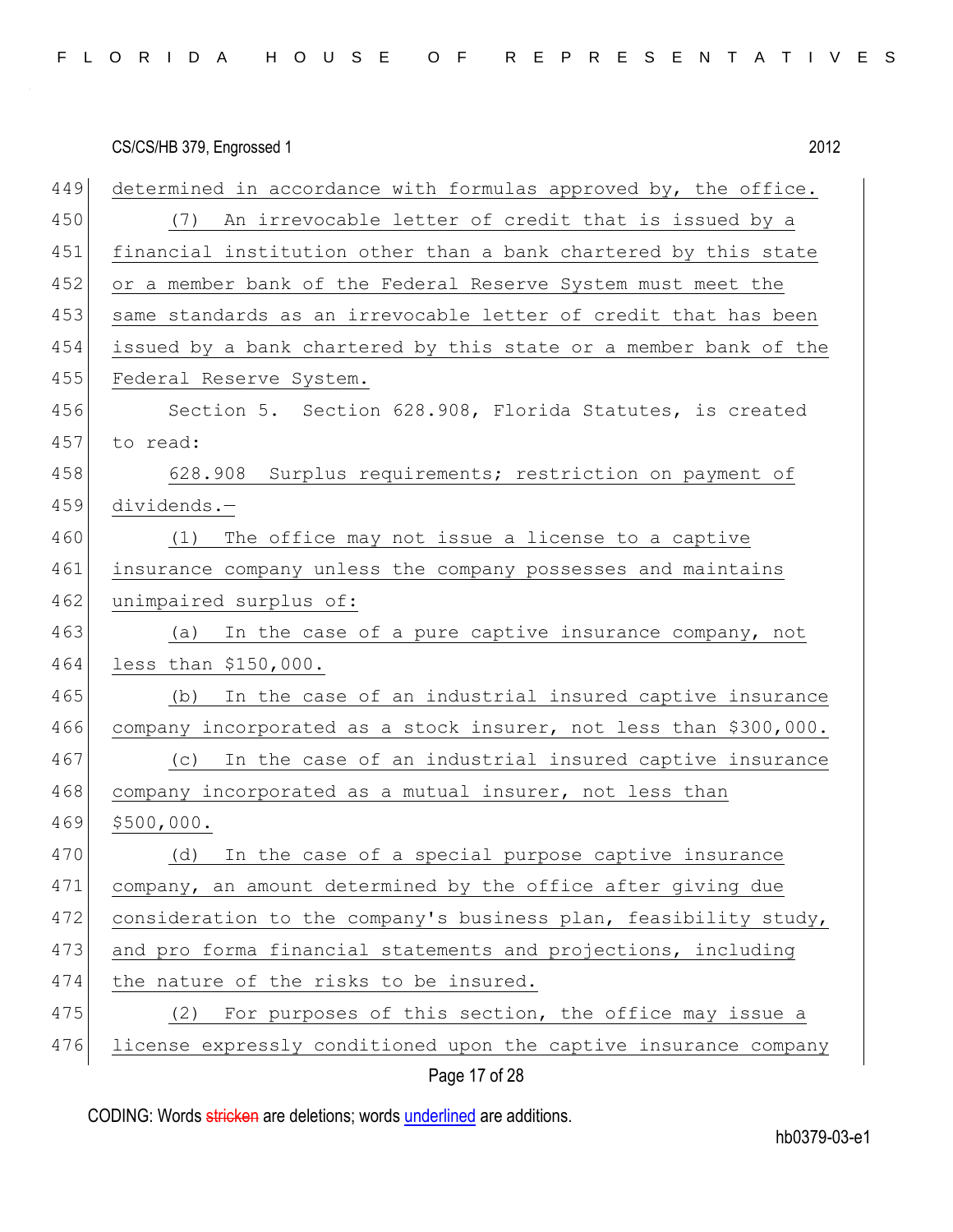| 477 | providing to the office satisfactory evidence of possession of   |
|-----|------------------------------------------------------------------|
| 478 | the minimum required unimpaired surplus. Until this evidence is  |
| 479 | provided, the captive insurance company may not issue any        |
| 480 | policy, assume any liability, or otherwise provide coverage. The |
| 481 | office may revoke the conditional license if satisfactory        |
| 482 | evidence of the required surplus is not provided within a        |
| 483 | maximum period of time, not to exceed 1 year, to be established  |
| 484 | by the office at the time the conditional license is issued.     |
| 485 | (3) A captive insurance company may not pay a dividend out       |
| 486 | of, or other distribution with respect to, capital or surplus in |
| 487 | excess of the limitations set forth in this chapter without the  |
| 488 | prior approval of the office. Approval of an ongoing plan for    |
| 489 | the payment of dividends or other distribution must be           |
| 490 | conditioned upon the retention, at the time of each payment, of  |
| 491 | capital or surplus in excess of amounts specified by, or         |
| 492 | determined in accordance with formulas approved by, the office.  |
| 493 | (4) An irrevocable letter of credit that is issued by a          |
| 494 | financial institution other than a bank chartered by this state  |
| 495 | or a member bank of the Federal Reserve System must meet the     |
| 496 | same standards as an irrevocable letter of credit that has been  |
| 497 | issued by a bank chartered by this state or a member bank of the |
| 498 | Federal Reserve System.                                          |
| 499 | Section 6. Section 628.909, Florida Statutes, is amended         |
| 500 | to read:                                                         |
| 501 | 628.909 Applicability of other laws.-                            |
| 502 | The Florida Insurance Code does shall not apply to<br>(1)        |
| 503 | captive insurers or industrial insured captive insurers except   |
| 504 | as provided in this part and subsections (2) and (3).            |
|     |                                                                  |

Page 18 of 28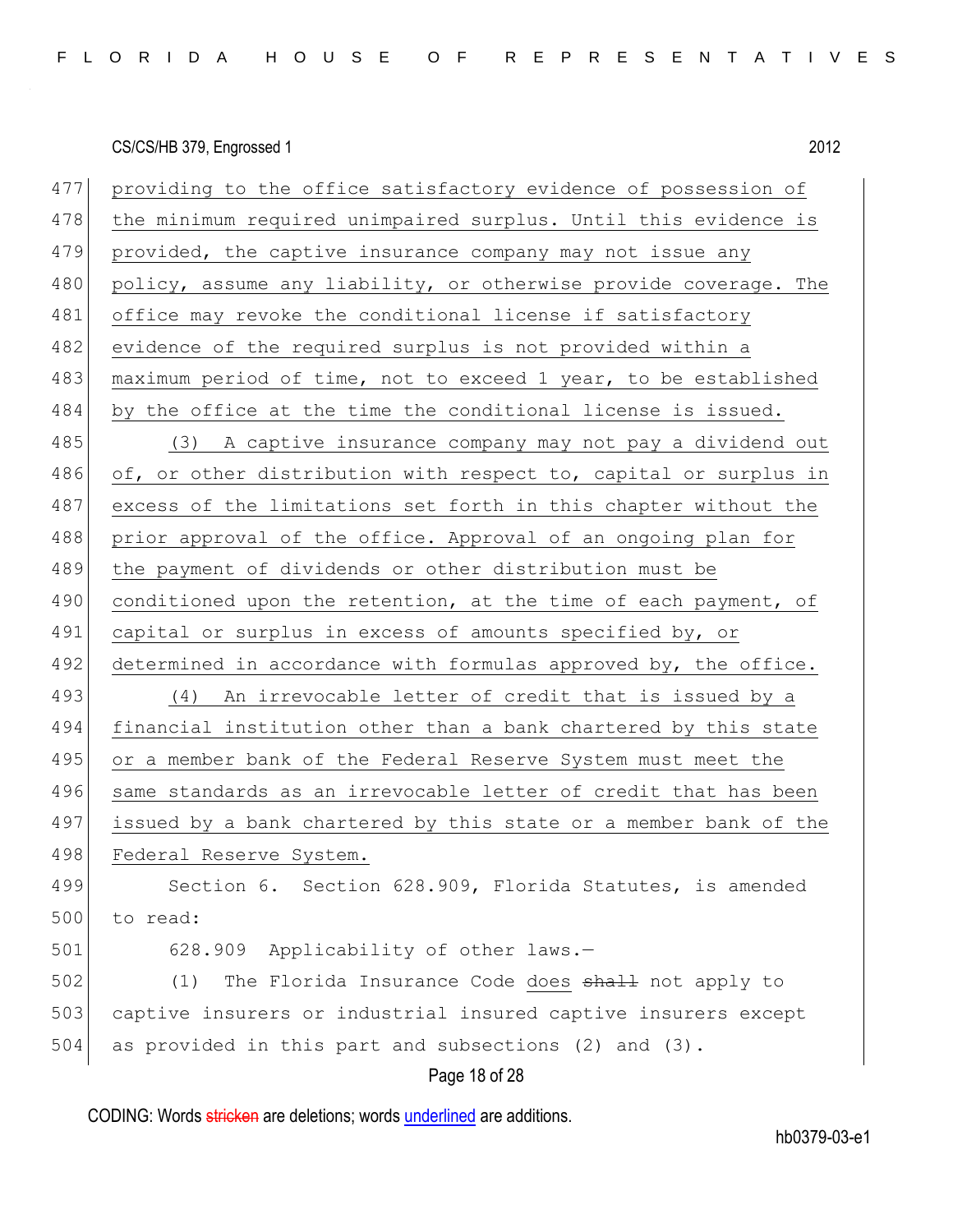505 (2) The following provisions of the Florida Insurance Code 506 shall apply to captive insurers who are not industrial insured 507 captive insurers to the extent that such provisions are not 508 inconsistent with this part: 509 (a) Chapter 624, except for ss. 624.407, 624.408, 510 624.4085, 624.40851, 624.4095, 624.425, and 624.426. 511 (b) Chapter 625, part II. 512 (c) Chapter 626, part IX. 513 (d) Sections 627.730-627.7405, when no-fault coverage is 514 provided. 515 (e) Chapter 628. 516 (3) The following provisions of the Florida Insurance Code 517 shall apply to industrial insured captive insurers to the extent 518 | that such provisions are not inconsistent with this part: 519 (a) Chapter 624, except for ss. 624.407, 624.408, 520 624.4085, 624.40851, 624.4095, 624.425, 624.426, and 624.609(1). 521 (b) Chapter 625, part II, if the industrial insured 522 captive insurer is incorporated in this state. 523 (c) Chapter 626, part IX. 524 (d) Sections 627.730-627.7405 when no-fault coverage is 525 provided. 526 (e) Chapter 628, except for ss. 628.341, 628.351, and 527 628.6018. 528 Section 7. Section 628.910, Florida Statutes, is created 529 to read: 530 628.910 Incorporation options and requirements. 531 (1) A pure captive insurance company may be:

#### Page 19 of 28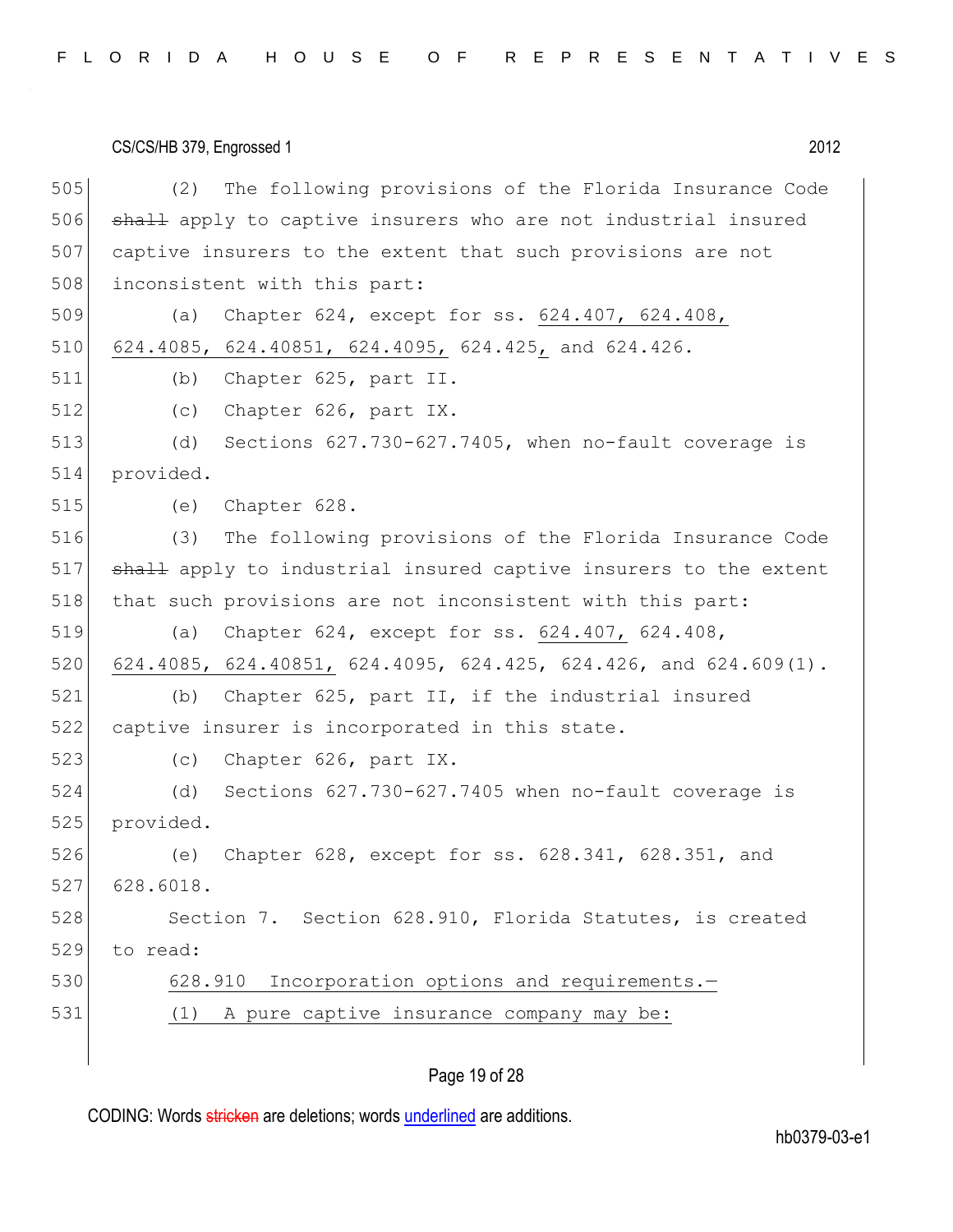|  |  |  |  |  |  |  |  |  |  |  |  |  | FLORIDA HOUSE OF REPRESENTATIVES |  |  |  |  |  |  |  |  |  |  |  |  |  |  |  |  |
|--|--|--|--|--|--|--|--|--|--|--|--|--|----------------------------------|--|--|--|--|--|--|--|--|--|--|--|--|--|--|--|--|
|--|--|--|--|--|--|--|--|--|--|--|--|--|----------------------------------|--|--|--|--|--|--|--|--|--|--|--|--|--|--|--|--|

|     | 2012<br>CS/CS/HB 379, Engrossed 1                                |
|-----|------------------------------------------------------------------|
| 532 | Incorporated as a stock insurer with its capital<br>(a)          |
| 533 | divided into shares and held by the stockholders; or             |
| 534 | Incorporated as a public benefit, mutual benefit, or<br>(b)      |
| 535 | religious nonprofit corporation with members in accordance with  |
| 536 | the Florida Not For Profit Corporation Act.                      |
| 537 | (2)<br>An industrial insured captive insurance company may       |
| 538 | be:                                                              |
| 539 | Incorporated as a stock insurer with its capital<br>(a)          |
| 540 | divided into shares and held by the stockholders; or             |
| 541 | Incorporated as a mutual insurer without capital<br>(b)          |
| 542 | stock, the governing body of which is elected by its members.    |
| 543 | (3)<br>A captive insurance company may not have fewer than       |
| 544 | three incorporators of whom not fewer than two must be residents |
| 545 | of this state.                                                   |
| 546 | (4)<br>In the case of a captive insurance company formed as a    |
| 547 | corporation or a nonprofit corporation, before the articles of   |
| 548 | incorporation are transmitted to the Secretary of State, the     |
| 549 | incorporators shall file the articles of incorporation in        |
| 550 | triplicate with the office. The office shall promptly examine    |
| 551 | the articles of incorporation. If the office finds that the      |
| 552 | articles of incorporation conform to law, it shall endorse its   |
| 553 | approval on each of the triplicate originals of the articles of  |
| 554 | incorporation, retain one copy for its files, and return the     |
| 555 | remaining copies to the incorporators for filing with the        |
| 556 | Department of State.                                             |
| 557 | The articles of incorporation, the certificate issued<br>(5)     |
| 558 | pursuant to this section, and the organization fees required by  |

559 the Florida Business Corporation Act or the Florida Not For

Page 20 of 28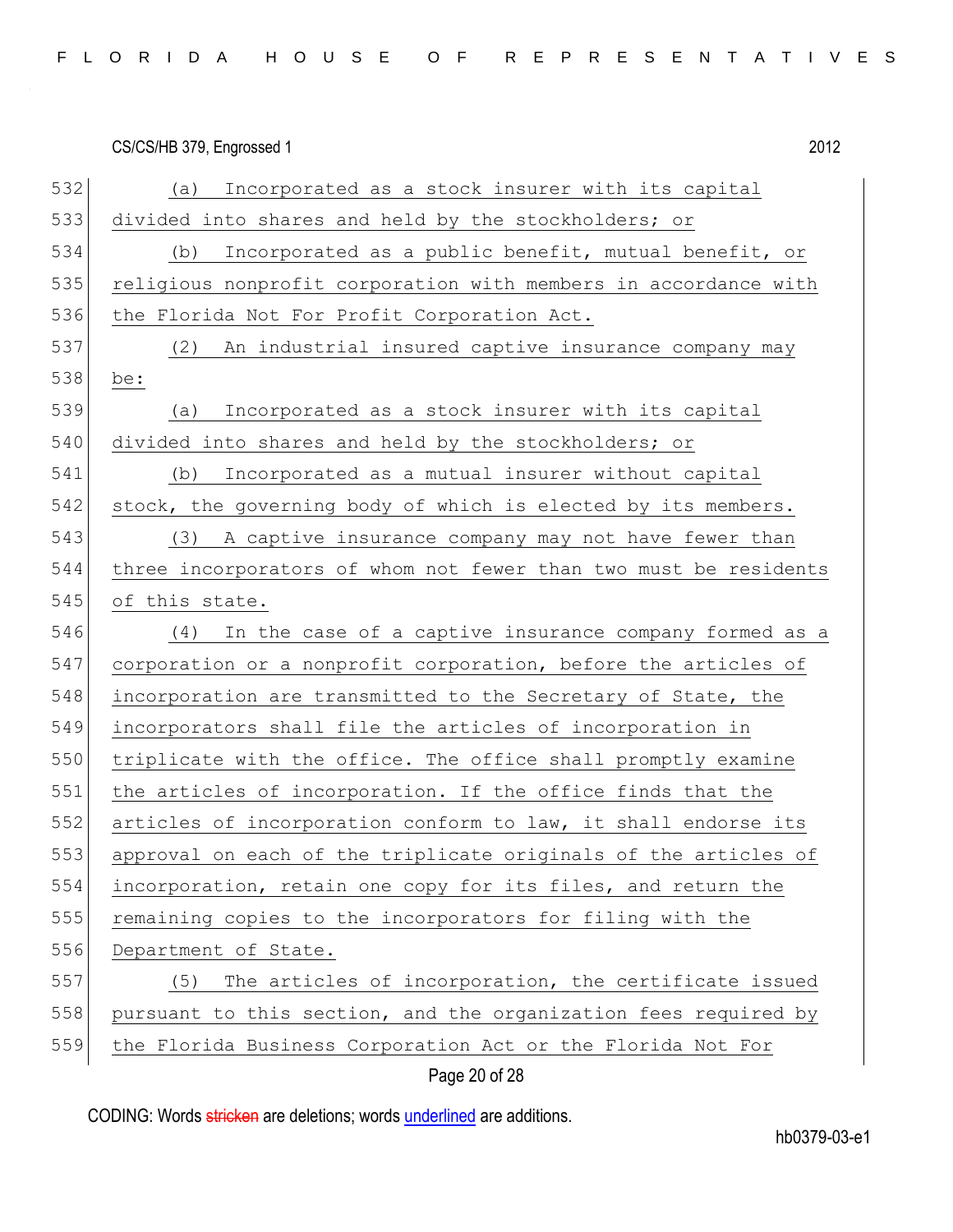560 Profit Corporation Act, as applicable, must be transmitted to 561 the Secretary of State, who must record the articles of 562 incorporation and the certificate. 563 (6) The capital stock of a captive insurance company 564 incorporated as a stock insurer must be issued at par value of 565 not less than \$1 or more than \$100 per share. 566 (7) In the case of a captive insurance company formed as a 567 corporation or a nonprofit corporation, at least one of the 568 members of the board of directors of a captive insurance company 569 incorporated in this state must be a resident of this state. 570 (8) A captive insurance company formed as a corporation or 571 a nonprofit corporation, pursuant to the provisions of this 572 chapter, has the privileges and is subject to the provisions of 573 the general corporation law, including the Florida Not For 574 Profit Corporation Act for nonprofit corporations, as 575 applicable, as well as the applicable provisions contained in 576 this chapter. If a conflict occurs between a provision of the 577 general corporation law, including the Florida Not For Profit 578 Corporation Act for nonprofit corporations, as applicable, and a 579 provision of this chapter, the latter controls. The provisions 580 of this title pertaining to mergers, consolidations, 581 conversions, mutualizations, and redomestications apply in 582 determining the procedures to be followed by a captive insurance 583 company in carrying out any of the transactions described in 584 such provisions, except that the office may waive or modify the 585 requirements for public notice and hearing in accordance with 586 rules the office may adopt addressing categories of

#### Page 21 of 28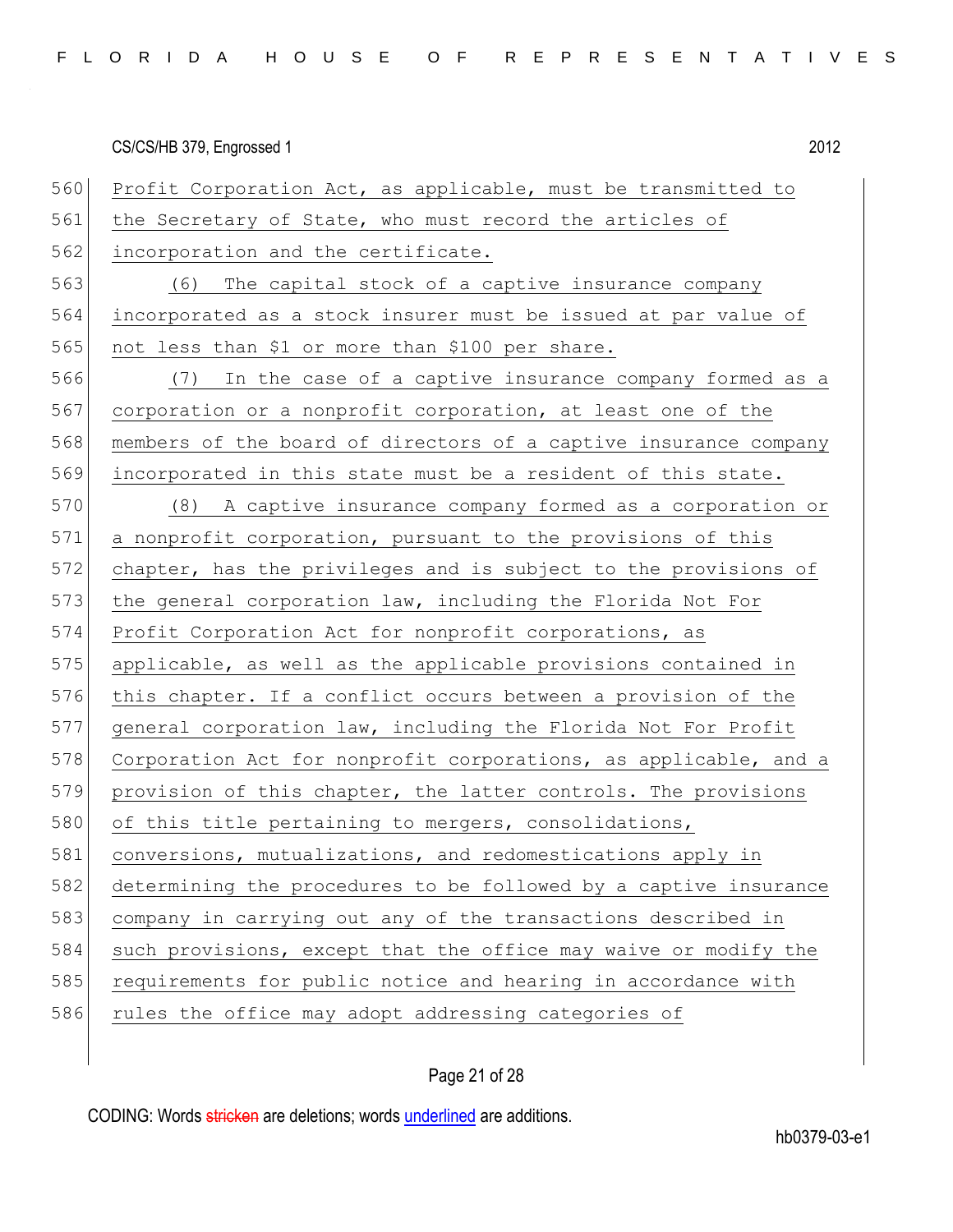| 587 | transactions. If a notice of public hearing is required, but no  |
|-----|------------------------------------------------------------------|
| 588 | one requests a hearing, the office may cancel the hearing.       |
| 589 | (9) The articles of incorporation or bylaws of a captive         |
| 590 | insurance company may authorize a quorum of a board of directors |
| 591 | to consist of no fewer than one-third of the fixed or prescribed |
| 592 | number of directors as provided for by the Florida Business      |
| 593 | Corporation Act or the Florida Not For Profit Corporation Act.   |
| 594 | Section 8. Section 628.911, Florida Statutes, is amended         |
| 595 | to read:                                                         |
| 596 | 628.911 Reports and statements.-                                 |
| 597 | (1)<br>A captive insurance company may insurer shall not be      |
| 598 | required to make any annual report except as provided in this    |
| 599 | part section.                                                    |
| 600 | Annually no later than March 1, a captive insurance<br>(2)       |
| 601 | company or a captive reinsurance company insurer shall, within   |
| 602 | 60 days after the end of its fiscal year and as often as the     |
| 603 | office may deem necessary, submit to the office a report of its  |
| 604 | financial condition verified by oath of two of its executive     |
| 605 | officers. Except as provided in this part, a captive insurance   |
| 606 | company or a captive reinsurance company must report using       |
| 607 | generally accepted accounting principles, unless the office      |
| 608 | approves the use of statutory accounting principles, with useful |
| 609 | or necessary modifications or adaptations required or approved   |
| 610 | or accepted by the office for the type of insurance and kinds of |
| 611 | insurers to be reported upon, and as supplemented by additional  |
| 612 | information required by the office. The Financial Services       |
| 613 | Commission may adopt by rule the form in which captive insurance |
| 614 | companies insurers shall report.                                 |

# Page 22 of 28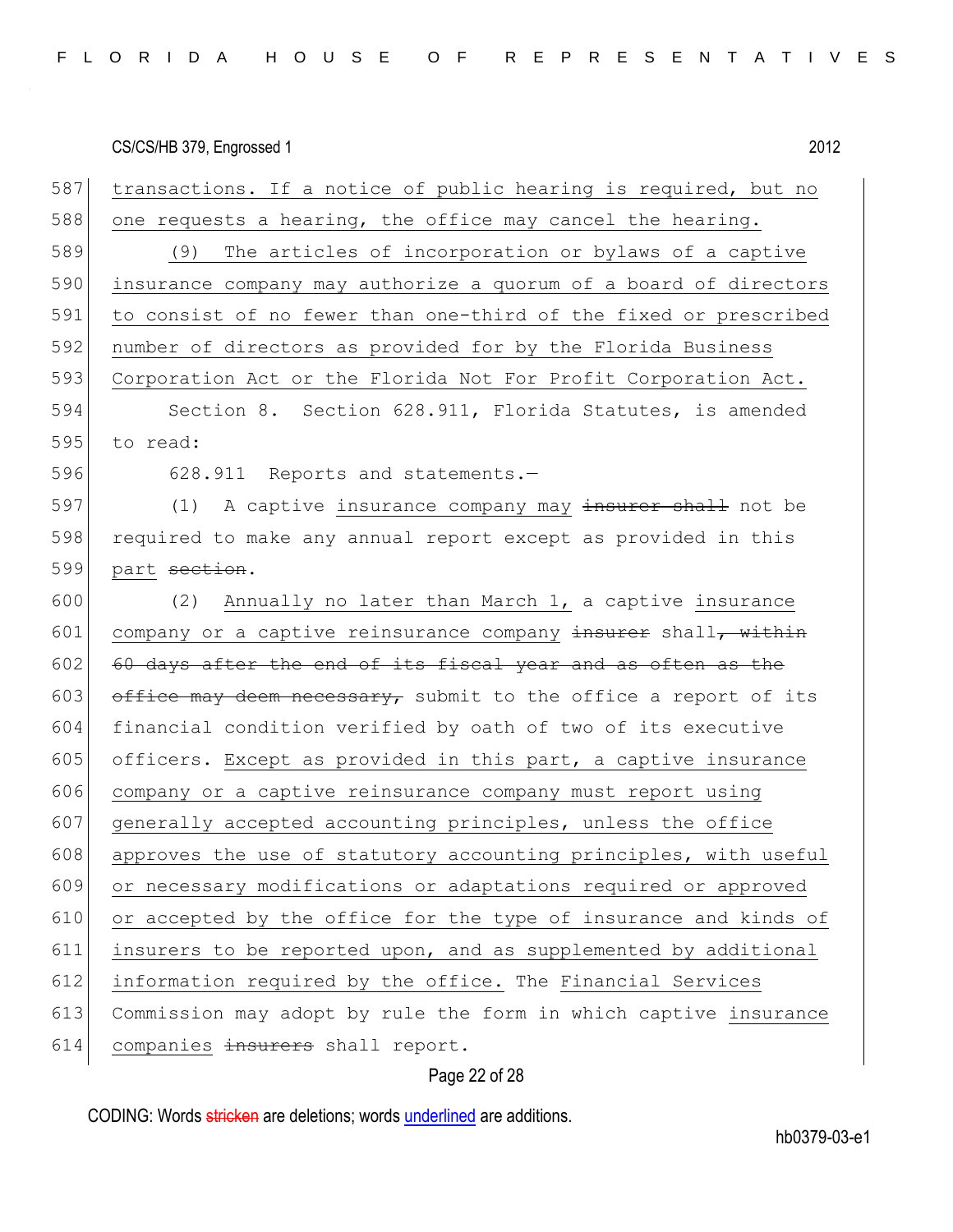| FLORIDA HOUSE OF REPRESENTATIVES |  |  |  |  |  |  |  |  |  |  |  |
|----------------------------------|--|--|--|--|--|--|--|--|--|--|--|
|----------------------------------|--|--|--|--|--|--|--|--|--|--|--|

|     | 2012<br>CS/CS/HB 379, Engrossed 1                                |
|-----|------------------------------------------------------------------|
| 615 | (3) A captive insurance company may make written                 |
| 616 | application for filing the required report on a fiscal year end  |
| 617 | that is consistent with the parent company's fiscal year. If an  |
| 618 | alternative reporting date is granted, the annual report is due  |
| 619 | 60 days after the fiscal year end.                               |
| 620 | Section 9. Section 628.912, Florida Statutes, is created         |
| 621 | to read:                                                         |
| 622 | 628.912 Discounting of loss and loss adjustment expense          |
| 623 | reserves.-                                                       |
| 624 | (1) A captive reinsurance company may discount its loss          |
| 625 | and loss adjustment expense reserves at treasury rates applied   |
| 626 | to the applicable payments projected through the use of the      |
| 627 | expected payment pattern associated with the reserves.           |
| 628 | (2) A captive reinsurance company must file annually an          |
| 629 | actuarial opinion on loss and loss adjustment expense reserves   |
| 630 | provided by an independent actuary. The actuary may not be an    |
| 631 | employee of the captive reinsurance company or its affiliates.   |
| 632 | The office may disallow the discounting of reserves if<br>(3)    |
| 633 | a captive reinsurance company violates a provision of this part. |
| 634 | Section 10. Section 628.913, Florida Statutes, is amended        |
| 635 | to read:                                                         |
| 636 | (Substantial rewording of section. See                           |
| 637 | s. 628.913, F.S., for present text.)                             |
| 638 | 628.913 Captive reinsurance companies.-                          |
| 639 | (1) A captive reinsurance company, if permitted by its           |
| 640 | articles of incorporation or charter, may apply to the office    |
| 641 | for a license to write reinsurance covering property and         |
| 642 | casualty insurance or reinsurance contracts. A captive           |
|     |                                                                  |

Page 23 of 28

CODING: Words stricken are deletions; words underlined are additions.

hb0379-03-e1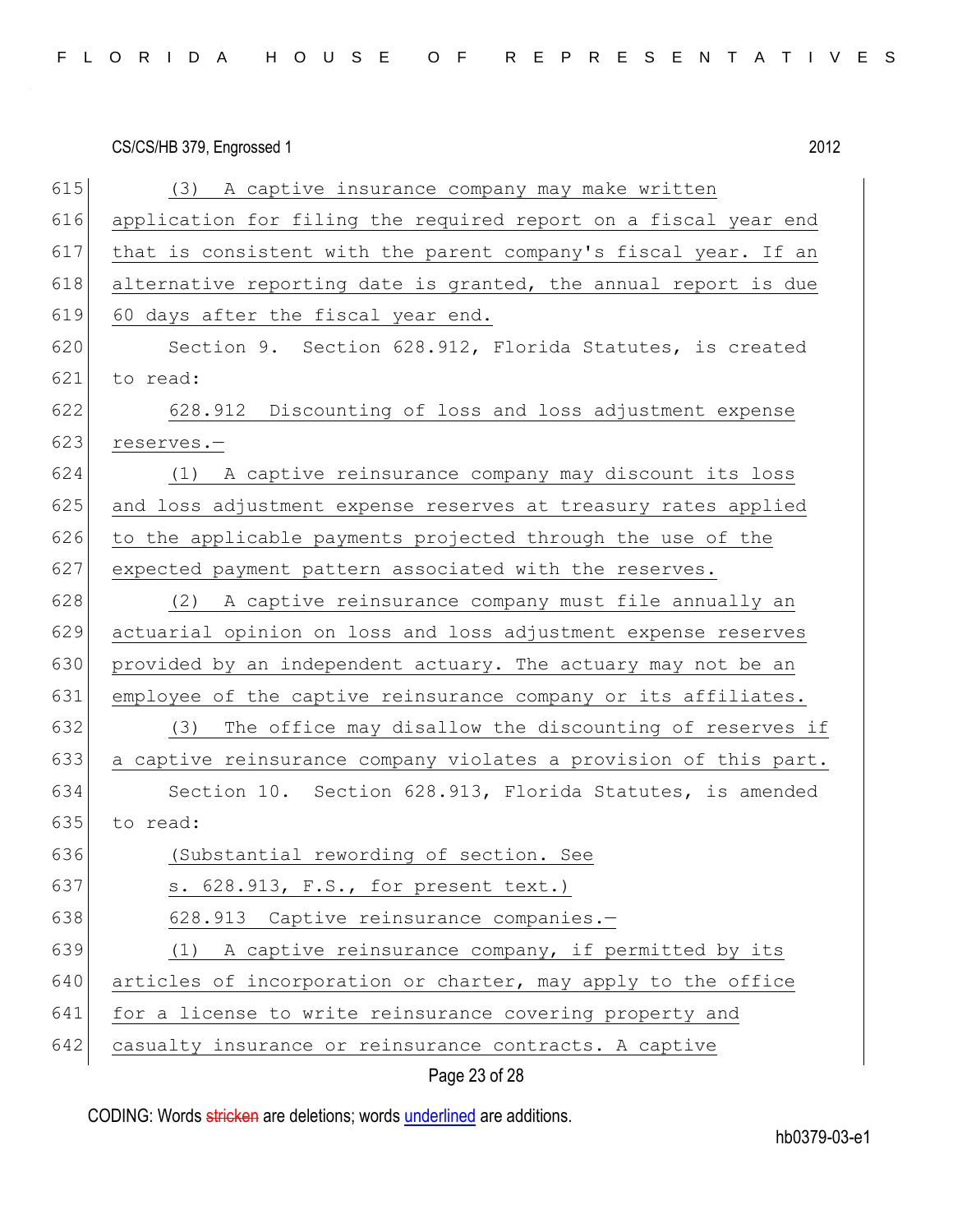|  |  |  |  |  |  |  |  |  |  |  |  |  | FLORIDA HOUSE OF REPRESENTATIVES |  |  |  |  |  |  |  |  |  |  |  |  |  |  |  |  |
|--|--|--|--|--|--|--|--|--|--|--|--|--|----------------------------------|--|--|--|--|--|--|--|--|--|--|--|--|--|--|--|--|
|--|--|--|--|--|--|--|--|--|--|--|--|--|----------------------------------|--|--|--|--|--|--|--|--|--|--|--|--|--|--|--|--|

|     | CS/CS/HB 379, Engrossed 1                                        | 2012 |
|-----|------------------------------------------------------------------|------|
| 643 | reinsurance company authorized by the office may write           |      |
| 644 | reinsurance contracts covering risks in any state. However, a    |      |
| 645 | captive reinsurance company authorized by the office may not     |      |
| 646 | directly insure risks.                                           |      |
| 647 | To conduct business in this state, a captive<br>(2)              |      |
| 648 | reinsurance company must:                                        |      |
| 649 | Obtain from the office a license authorizing it to<br>(a)        |      |
| 650 | conduct business as a captive reinsurance company in this state; |      |
| 651 | (b) Hold at least one board of directors' meeting each           |      |
| 652 | year in this state;                                              |      |
| 653 | (c) Maintain its principal place of business in this             |      |
| 654 | state; and                                                       |      |
| 655 | (d) Appoint a registered agent to accept service of              |      |
| 656 | process and act otherwise on its behalf in this state.           |      |
| 657 | Before receiving a license, a captive reinsurance<br>(3)         |      |
| 658 | company must file with the office:                               |      |
| 659 | A certified copy of its charter and bylaws;<br>(a)               |      |
| 660 | A statement under oath of its president and secretary<br>(b)     |      |
| 661 | showing its financial condition; and                             |      |
| 662 | Other documents required by the office.<br>(C)                   |      |
| 663 | In addition to the information required by this<br>(4)           |      |
| 664 | section, the captive reinsurance company must file with the      |      |
| 665 | office evidence of:                                              |      |
| 666 | The amount and liquidity of the captive reinsurance<br>(a)       |      |
| 667 | company's assets relative to the risks to be assumed;            |      |
| 668 | The adequacy of the expertise, experience, and<br>(b)            |      |
| 669 | character of the person who manages the company;                 |      |
|     |                                                                  |      |

# Page 24 of 28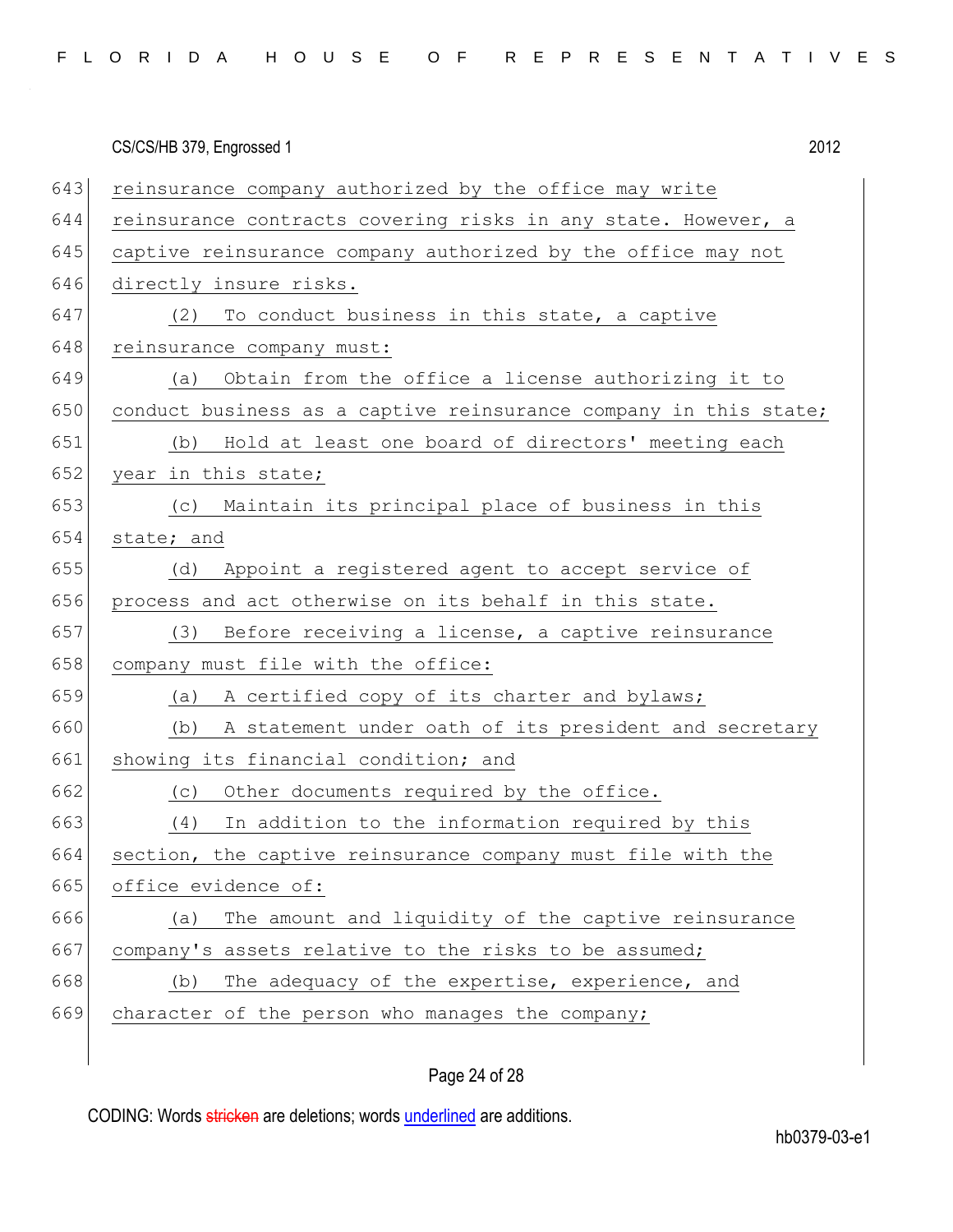| FLORIDA HOUSE OF REPRESENTATIVES |  |  |  |  |  |  |  |  |  |  |  |
|----------------------------------|--|--|--|--|--|--|--|--|--|--|--|
|----------------------------------|--|--|--|--|--|--|--|--|--|--|--|

|     | 2012<br>CS/CS/HB 379, Engrossed 1                                |
|-----|------------------------------------------------------------------|
| 670 | (c) The overall soundness of the company's plan of               |
| 671 | operation; and                                                   |
| 672 | Other overall factors considered relevant by the<br>(d)          |
| 673 | office in ascertaining if the company would be able to meet its  |
| 674 | policy obligations.                                              |
| 675 | Section 11. Section 628.914, Florida Statutes, is created        |
| 676 | to read:                                                         |
| 677 | 628.914 Minimum capitalization or reserves for captive           |
| 678 | reinsurance companies.-                                          |
| 679 | The office may not issue a license to a captive<br>(1)           |
| 680 | reinsurance company unless the company possesses and maintains   |
| 681 | capital or unimpaired surplus of not less than the greater of    |
| 682 | \$300 million or 10 percent of reserves. The surplus may be in   |
| 683 | the form of cash or securities as permitted by part II of        |
| 684 | chapter 625.                                                     |
| 685 | (2) The office may prescribe additional capital or surplus       |
| 686 | based upon the type, volume, and nature of the insurance         |
| 687 | business transacted.                                             |
| 688 | (3) A captive reinsurance company may not pay a dividend         |
| 689 | out of, or other distribution with respect to, capital or        |
| 690 | surplus in excess of the limitations without the prior approval  |
| 691 | of the office. Approval of an ongoing plan for the payment of    |
| 692 | dividends or other distributions must be conditioned upon the    |
| 693 | retention, at the time of each payment, of capital or surplus in |
| 694 | excess of amounts specified by, or determined in accordance with |
| 695 | formulas approved by, the office.                                |
| 696 | Section 12. Section 628.9141, Florida Statutes, is created       |
| 697 | to read:                                                         |
|     |                                                                  |

# Page 25 of 28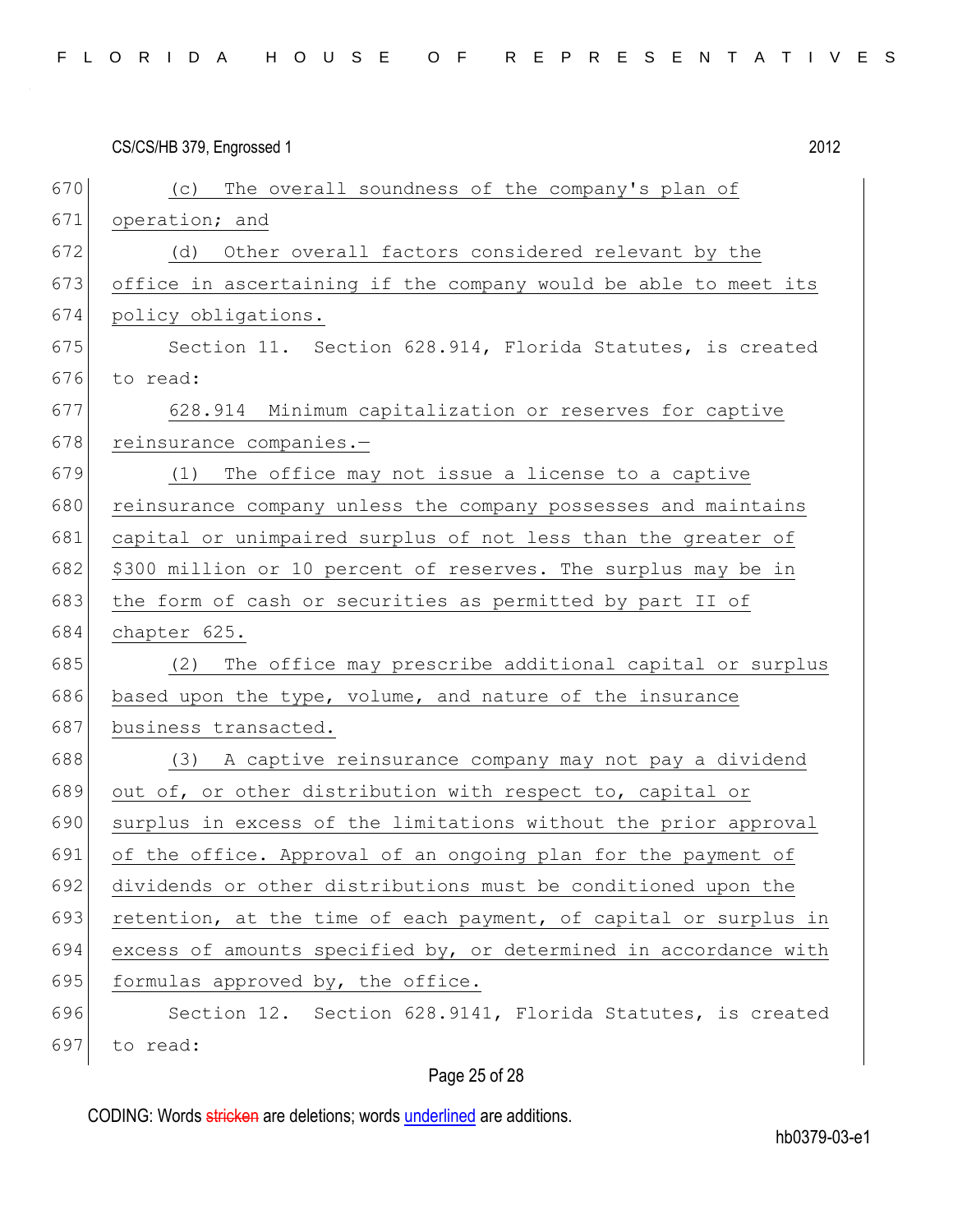| FLORIDA HOUSE OF REPRESENTATIVES |  |
|----------------------------------|--|
|----------------------------------|--|

|     | 2012<br>CS/CS/HB 379, Engrossed 1                                |
|-----|------------------------------------------------------------------|
| 698 | 628.9141 Incorporation of a captive reinsurance company.-        |
| 699 | (1) A captive reinsurance company must be incorporated as        |
| 700 | a stock insurer with its capital divided into shares and held by |
| 701 | its shareholders.                                                |
| 702 | (2) A captive reinsurance company may not have fewer than        |
| 703 | three incorporators of whom at least two must be residents of    |
| 704 | this state.                                                      |
| 705 | (3) Before the articles of incorporation are transmitted         |
| 706 | to the Secretary of State, the incorporators shall comply with   |
| 707 | all the requirements of s. 628.091.                              |
| 708 | (4)<br>The capital stock of a captive reinsurance company        |
| 709 | must be issued at par value of not less than \$1 or more than    |
| 710 | \$100 per share.                                                 |
| 711 | (5) At least one of the members of the board of directors        |
| 712 | of a captive reinsurance company incorporated in this state must |
| 713 | be a resident of this state.                                     |
| 714 | Section 13. Section 628.9142, Florida Statutes, is created       |
| 715 | to read:                                                         |
| 716 | 628.9142 Reinsurance; effect on reserves.-                       |
| 717 | A captive insurance company may provide reinsurance,<br>(1)      |
| 718 | as authorized in this part, on risks ceded by any other insurer. |
| 719 | A captive insurance company may take credit for<br>(2)           |
| 720 | reserves on risks or portions of risks ceded to authorized       |
| 721 | insurers or reinsurers and unauthorized insurers or reinsurers   |
| 722 | complying with the provisions of s. 624.610. A captive insurer   |
| 723 | may not take credit for reserves on risks or portions of risks   |
| 724 | ceded to an unauthorized insurer or reinsurer if the insurer or  |
| 725 | reinsurer is not in compliance with s. 624.610.                  |
|     | Page 26 of 28                                                    |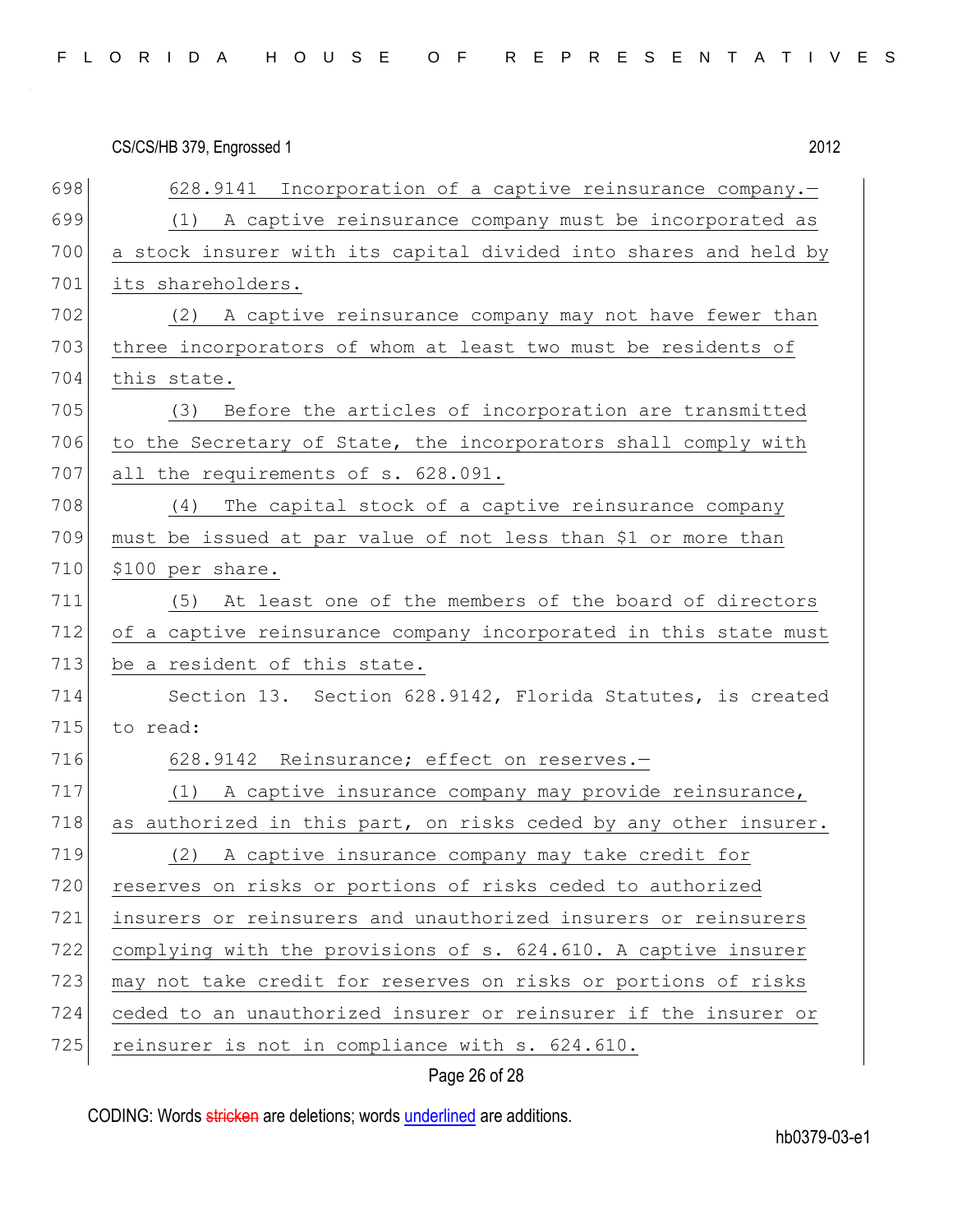|     | CS/CS/HB 379, Engrossed 1<br>2012                               |
|-----|-----------------------------------------------------------------|
| 726 | Section 14. Section 628.918, Florida Statutes, is created       |
| 727 | to read:                                                        |
| 728 | 628.918 Management of assets of captive reinsurance             |
| 729 | company. At least 35 percent of the assets of a captive         |
| 730 | reinsurance company must be managed by an asset manager         |
| 731 | domiciled in this state.                                        |
| 732 | Section 15. Section 628.919, Florida Statutes, is created       |
| 733 | to read:                                                        |
| 734 | 628.919 Standards to ensure risk management control by          |
| 735 | parent company. The Financial Services Commission shall adopt   |
| 736 | rules establishing standards to ensure that a parent or         |
| 737 | affiliated company is able to exercise control of the risk      |
| 738 | management function of any controlled unaffiliated business to  |
| 739 | be insured by the pure captive insurance company.               |
| 740 | Section 16. Section 628.920, Florida Statutes, is created       |
| 741 | to read:                                                        |
| 742 | 628.920 Eligibility of licensed captive insurance company       |
| 743 | for certificate of authority to act as insurer. - A licensed    |
| 744 | captive insurance company that meets the necessary requirements |
| 745 | of this part imposed upon an insurer must be considered for     |
| 746 | issuance of a certificate of authority to act as an insurer in  |
| 747 | this state.                                                     |
| 748 | Section 17. Paragraph (e) of subsection (2) of section          |
| 749 | 626.7491, Florida Statutes, is amended to read:                 |
| 750 | 626.7491 Business transacted with producer controlled           |
| 751 | property and casualty insurer.-                                 |
| 752 | DEFINITIONS. - As used in this section:<br>(2)                  |
| 753 | "Licensed insurer" or "insurer" means any person,<br>(e)        |
|     | Page 27 of 28                                                   |

CODING: Words stricken are deletions; words underlined are additions.

hb0379-03-e1